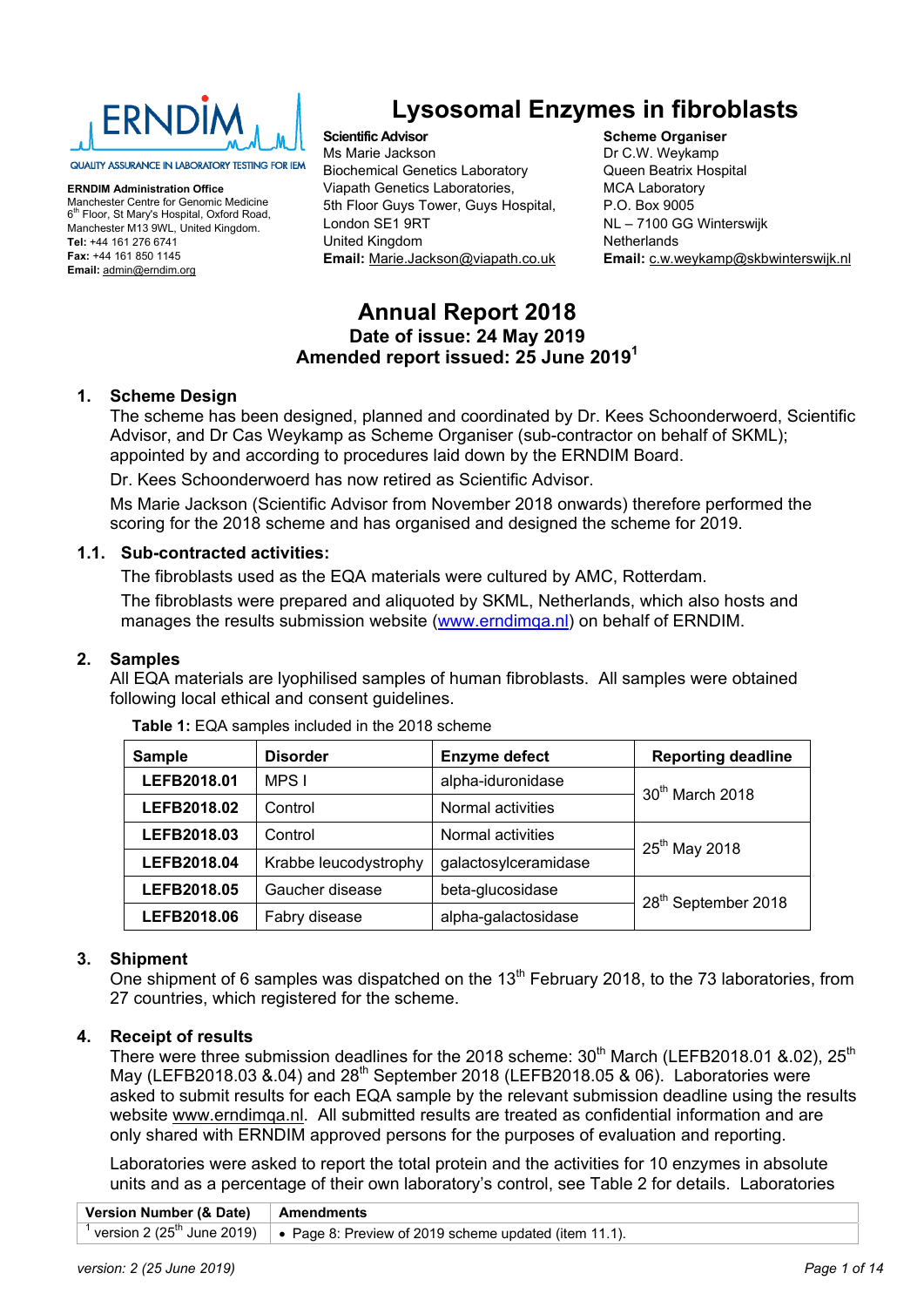could submit results for as many, or as few, of these 10 enzymes as they wished and were asked to select an 'interpretation' of the results from a dropdown list on the results website.

**Table 2:** Analytes to be measured

| Analyte                         | <b>Parameter 1</b> | <b>Parameter 2</b> |
|---------------------------------|--------------------|--------------------|
| Protein                         | mg/vial            |                    |
| $\alpha$ -Galactosidase         | nmol/h/mg          | % mean control     |
| Galactose-6-sulphate sulphatase | nmol/17h/mg        | % mean control     |
| β-Galactosidase                 | nmol/h/mg          | % mean control     |
| $\alpha$ -Glucosidase           | nmol/h/mg          | % mean control     |
| $\beta$ -Glucosidase            | nmol/h/mg          | % mean control     |
| $\beta$ -Hexosaminidase A       | nmol/h/mg          | % mean control     |
| $\beta$ -Hexosaminidase A+B     | nmol/h/mg          | % mean control     |
| $\alpha$ -Iduronidase           | nmol/h/mg          | % mean control     |
| Galactosylceramidase            | nmol/17h/mg        | % mean control     |
| Sphingomyelinase                | nmol/h/mg          | % mean control     |

#### **5. Reports**

All data-transfer, the submission of data as well as request and viewing of reports is via the interactive website www.erndimqa.nl which can also be reached through the ERNDIM website (www.erndim.org). The results of each laboratory are confidential and only accessible by password protected laboratory accounts. The anonymised mean results of all labs are accessible to all participants. Statistics of the respective reports are explained in the general information section of the website.

**Short-term reports** on the six individual specimens are available two weeks after the submission deadline and provide up-to-date information on analytical performance. Although it is technically possible to produce reports immediately there is a delay of 14 days to enable the scientific advisor to inspect the results and add comments to the report when appropriate.

A second important characteristic of the website is the different levels of detail of results which allows individual laboratories the choice of fully detailed and/or summarised reports. The "Analyte in Detail" is the most detailed report and shows results of a specific analyte in a specific sample. Thus for the 10 enzymes in the year 2018 cycle, 6 x 10 = 60 such Analyte-in-Detail-reports can be requested. A more condensed report is the "Cycle Review" which summarises the performance for all enzymes in a specific sample (6 such Cycle Reviews can be requested in 2018).

#### **6. Scoring scheme and Poor performance policy**

For each enzyme 2 criteria were scored: 1) diagnosis and 2) coefficient of variation (CV). A maximum of 2 points was awarded for each criterion. For the protein value a maximum of 2 points could be scored.

|                | <b>Criteria</b>  | <b>Score</b>                                    |   |
|----------------|------------------|-------------------------------------------------|---|
| <b>Protein</b> |                  | CV<35%                                          | 2 |
|                | CV               | CV=35 or 35% <cv<60%< th=""><th></th></cv<60%<> |   |
|                |                  | CV>60%                                          |   |
| <b>Enzymes</b> | <b>Diagnosis</b> | Diagnosis correct                               | 2 |
|                |                  | Diagnosis incorrect                             |   |
|                |                  | CV <sub>35%</sub>                               | 2 |
|                | CV               | CV=35 or 35% <cv<60%< th=""><th></th></cv<60%<> |   |
|                |                  | CV>60%                                          |   |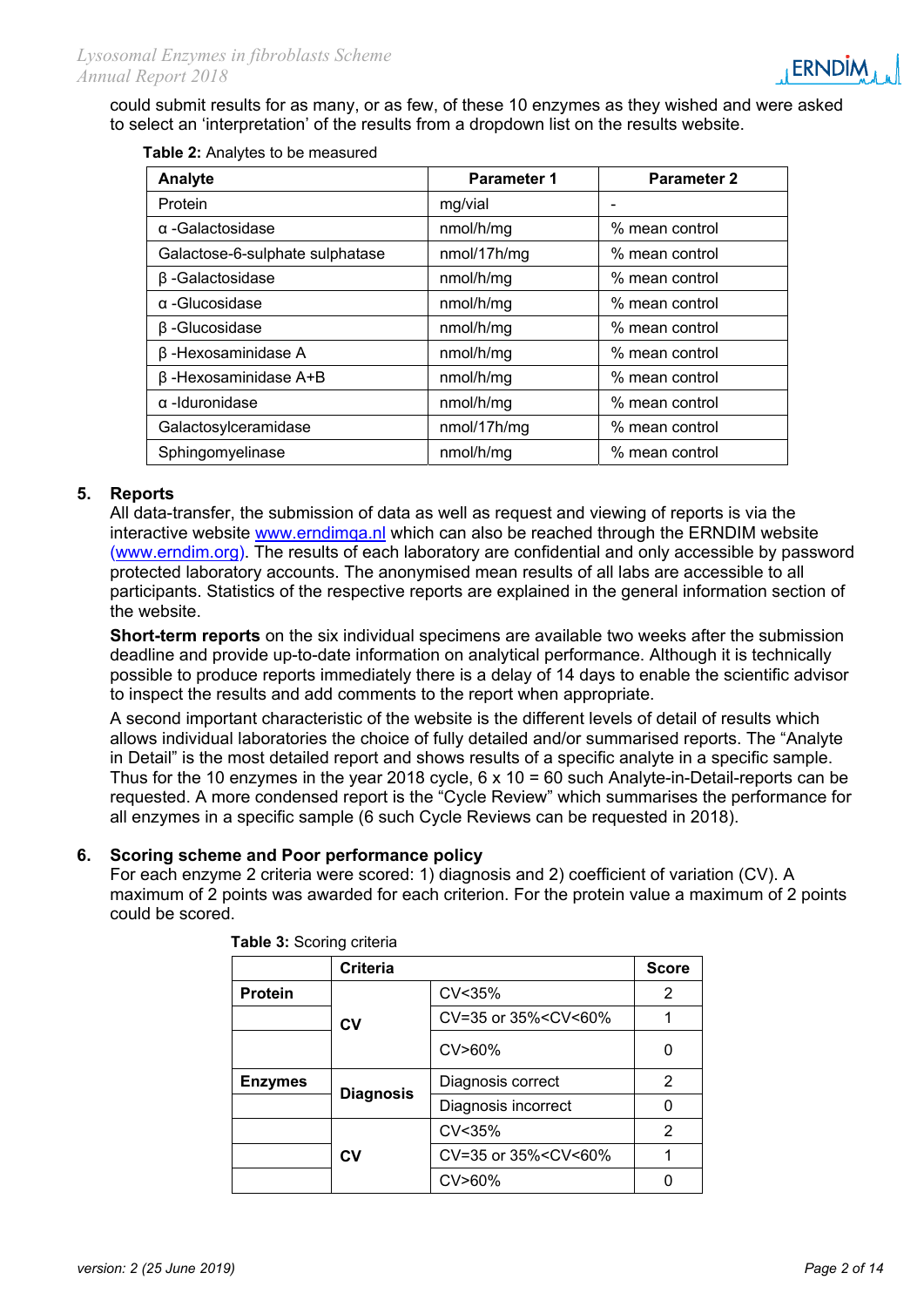The maximum possible score for the scheme was 42 points (10 enzymes plus the protein value). Laboratories that participated fully in the scheme (i.e. submitted enough results for their performance to be assessed) but scored less than 60% of their maximum possible score were

considered to be unsatisfactory performers in the scheme. For example, if a laboratory submitted results for 8 analytes (protein & 7 enzymes) their maximum possible score would be 30 points so they would need to score 18 or more points to be a satisfactory performer. If 60% of a laboratory's maximum possible score was not a full integer the number of points for satisfactory performance was rounded down to the next full integer.

A letter pointing out failure to achieve these levels will be issued to those laboratories which do not achieve satisfactory performance. The letter is intended to instigate dialogue between the EQA Scientific Advisor and the participating laboratory in order to solve any particular analytical problems in order to improve quality of performance of labs in the pursuit of our overall aim to improve quality of diagnostic services in this field.

#### **6.1. Diagnosis**

The participants must select an interpretation from the dropdown list on the results website. **Diagnosis correct** indicates correct interpretation and correct measurement of enzyme activity level.

**Diagnosis incorrect** indicates incorrect interpretation and incorrect enzyme activity level.

#### **6.2. Coefficient of variation**

Results submitted for samples LF2 and LF3 were used to calculate the coefficient of variation (CV) according to the following formula.

$$
CV = Activity LF3-activity LF2/mean
$$

#### **7. Results**

Sixty-two laboratories (85% of registered laboratories) submitted sufficient results for their performance to be assessed. Eight laboratories (11% of registered laboratories) did not submit enough results for their performance to be assessed; 2 laboratories (3% of registered laboratories) did not submit any results; and 1 (1%) laboratory withdrew from the scheme.

|                                           | <b>Submission Deadline</b>  |                  |                           |               |                             |               |
|-------------------------------------------|-----------------------------|------------------|---------------------------|---------------|-----------------------------|---------------|
|                                           | 30 <sup>th</sup> March 2018 |                  | 25 <sup>th</sup> May 2018 |               | 28 <sup>th</sup> Sept. 2018 |               |
| <b>Sample Numbers:</b>                    | 2018.01                     | 2018.02          | 2018.03                   | 2018.04       | 2018.05                     | 2018.06       |
| No. of labs that submitted results:       |                             |                  |                           |               |                             |               |
| By the submission deadline                | 68<br>$(93.2\%)$            | 66<br>$(90.4\%)$ | 67<br>(91.8%)             | 67<br>(91.8%) | 63<br>(86.3%)               | 63<br>(86.3%) |
| Within 7 days of the submission deadline  | $1(1.4\%)$                  | $1(1.4\%)$       | $1(1.4\%)$                | $1(1.4\%)$    | 1 (1.4%)                    | $3(4.1\%)$    |
| Within 2 weeks of the submission deadline | 0                           | 0                |                           |               |                             | 0             |
| Did not submit                            | 4(5.5%)                     | 6(8.2%)          | 5(6.8%)                   | 5(6.8%)       | 9(12.3%)                    | $(9.6\%)$     |

**Table 4:** Results returns for the 2018 scheme

The results for each sample were published on the results website 14 days after the relevant submission deadline

Full details of each participant's results are given in Appendix 1 but summaries are presented here:

- Over 70% of participating laboratories submitted results for 7 or more enzymes, see Table 5.
- The proficiency per analyte is given in Table 6.
- Table 7 shows the percentage of the maximum possible score for the laboratories that submitted results.
- Of the 62 laboratories that submitted results 60 scored 60% or more of their maximum possible score and were classed as satisfactory performers in this current scheme.

**ERNDIM**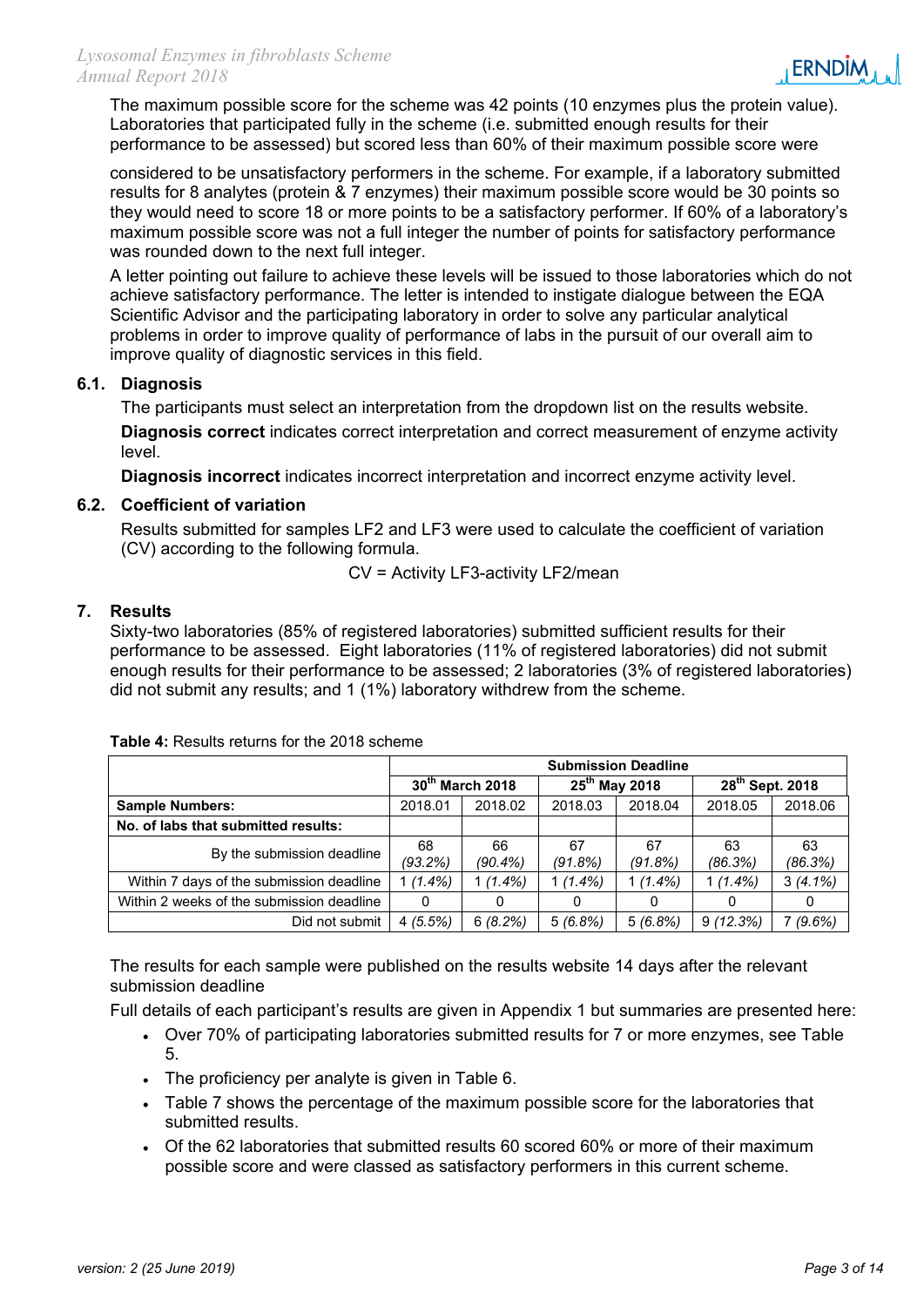| Table 5: Number of enzymes for which laboratories    |
|------------------------------------------------------|
| submitted results (excluding non/partial submitters) |

| <b>Number of Enzymes for which</b><br>results were submitted | Number of<br>laboratories |
|--------------------------------------------------------------|---------------------------|
| O                                                            | ი                         |
|                                                              | 1                         |
| $\overline{2}$                                               | 1                         |
| 3                                                            | 4                         |
| 4                                                            | 7                         |
| 5                                                            | 2                         |
| 6                                                            | 1                         |
| 7                                                            | 4                         |
| 8                                                            | 14                        |
| 9                                                            | 11                        |
| 10                                                           | 17                        |
| <b>Total number of labs</b>                                  | 62                        |

#### **Table 6:** Proficiency per analyte

| Analyte                         | No of returns | Diagnosis $(\%^1)$ | $CV($ % $^{1})$ | Total Proficiency (% <sup>1</sup> ) |
|---------------------------------|---------------|--------------------|-----------------|-------------------------------------|
| Protein                         | 70            | n.a.               | 90              | 90                                  |
| $\alpha$ -Galactosidase         | 66            | 77                 | 85              | 81                                  |
| Galactose-6-sulphate sulphatase | 44            | 98                 | 82              | 90                                  |
| $\beta$ -Galactosidase          | 66            | 99                 | 79              | 89                                  |
| $\alpha$ -Glucosidase           | 53            | 100                | 79              | 90                                  |
| $\beta$ -Glucosidase            | 66            | 85                 | 80              | 82                                  |
| $\beta$ -Hexosaminidase A       | 60            | 99                 | 79              | 89                                  |
| $\beta$ -Hexosaminidase A+B     | 64            | 98                 | 74              | 86                                  |
| $\alpha$ -Iduronidase           | 56            | 98                 | 86              | 92                                  |
| Galactosylceramidase            | 45            | 87                 | 74              | 81                                  |
| Sphingomyelinase                | 43            | 100                | 79              | 90                                  |

**1 = percentage of maximum possible score (for laboratories that submitted results)** 

**Table 7:** Percentage of maximum possible scores for laboratories that submitted results (excluding partial submitters)

| %age of maximum<br>possible score | No of submitting labs | %age of submitting labs |
|-----------------------------------|-----------------------|-------------------------|
| $0\% - 9\%$                       | 0                     | $0\%$                   |
| $10\% - 19\%$                     | 0                     | $0\%$                   |
| $20\% - 29\%$                     | 0                     | $0\%$                   |
| $30\% - 39\%$                     | 0                     | $0\%$                   |
| $40\% - 49\%$                     | 1                     | 1.6%                    |
| 50% - 59%                         | 1                     | 1.6%                    |
| 60% -69%                          | 4                     | 6.5%                    |
| 70% -79%                          | 5                     | 8.1%                    |
| 80% - 89%                         | 16                    | 25.8%                   |
| 90% -99%                          | 21                    | 33.9%                   |
| 100%                              | 14                    | 22.6%                   |
| Totals                            | 62                    | 100%                    |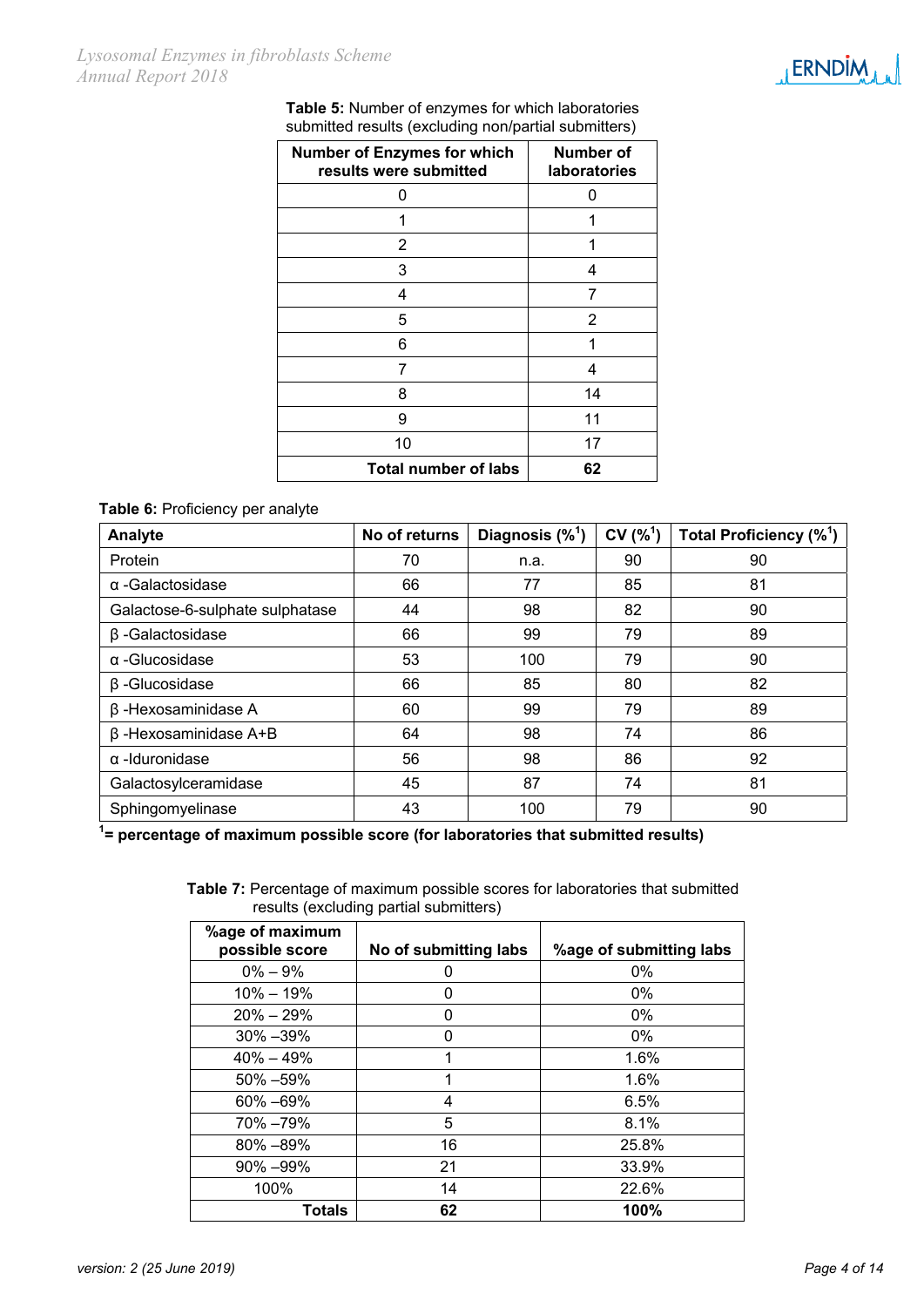|  | ERNDIM |  |
|--|--------|--|
|  |        |  |

### **Table 8:** Number of enzymes for which submitting laboratories had satisfactory performance

|                  | No of enzymes for which:         |                                     | No of enzymes for which: |                                  |                                     |
|------------------|----------------------------------|-------------------------------------|--------------------------|----------------------------------|-------------------------------------|
| Lab No           | results were<br>submitted by lab | lab had satisfactory<br>performance | Lab No                   | results were<br>submitted by lab | lab had satisfactory<br>performance |
| 1                | 10                               | 10                                  | 42                       | $\mathbf 0$                      | 0 (non-submitter)                   |
| $\mathbf{2}$     | 8                                | $\bf 8$                             | 43                       | 8                                | 0 (partial submitter)               |
| $\mathbf{3}$     | 10                               | $\boldsymbol{9}$                    | 44                       | 8                                | 8                                   |
| 4                | $\boldsymbol{9}$                 | 9                                   | 45                       | 9                                | 9                                   |
| $\sqrt{5}$       | 10                               | 10                                  | 46                       | 6                                | 3                                   |
| $\bf 6$          | $\boldsymbol{9}$                 | $\boldsymbol{9}$                    | 47                       | 10                               | 8                                   |
| 7                | 8                                | 8                                   | 48                       | 9                                | $\,8\,$                             |
| 8                | 10                               | 10                                  | 49                       | $10\,$                           | 9                                   |
| $\boldsymbol{9}$ | 10                               | 10                                  | 50                       | 10                               | 10                                  |
| 10               | 3                                | 0 (partial submitter)               | 51                       | 10                               | 10                                  |
| 11               | 10                               | $10\,$                              | 52                       | 10                               | 10                                  |
| 12               | $\boldsymbol{9}$                 | 9                                   | 53                       | 9                                | $\boldsymbol{9}$                    |
| 13               | 3                                | 0 (partial submitter)               | 54                       | $10\,$                           | $\boldsymbol{9}$                    |
| 14               | 10                               | 10                                  | 55                       | $\overline{4}$                   | 4                                   |
| 15               | 10                               | 10                                  | 56                       | $\overline{\mathbf{4}}$          | $\pmb{4}$                           |
| 16               | $\,8\,$                          | $\,8\,$                             | 57                       | 10                               | 10                                  |
| 17               | 10                               | 10                                  | 58                       | 10                               | $\bf 8$                             |
| 18               | 10                               | 10                                  | 59                       | 10                               | $\overline{7}$                      |
| 19               | 10                               | $\,8\,$                             | 60                       | 8                                | $\,8\,$                             |
| 20               | $\overline{7}$                   | $\overline{7}$                      | 61                       | $\overline{2}$                   | $\mathbf 2$                         |
| 21               | 6                                | 5                                   | 62                       | 10                               | 8                                   |
| 22               | $\overline{7}$                   | 0 (partial submitter)               | 63                       | 8                                | $\overline{7}$                      |
| 23               | 5                                | 3                                   | 64                       | $10\,$                           | 10                                  |
| 24               | 9                                | $\overline{7}$                      | 65                       | 8                                | 8                                   |
| 25               | 9                                | 9                                   | 66                       | $\pmb{4}$                        | $\pmb{4}$                           |
| 26               | $10\,$                           | 0 (partial submitter)               | 67                       | 10                               | 10                                  |
| 27               | 8                                | $\bf 8$                             | 68                       | $10\,$                           | 9                                   |
| 28               | $10\,$                           | $\boldsymbol{9}$                    | 69                       | $\boldsymbol{6}$                 | 0 (partial submitter)               |
| 29               | $10\,$                           | $10\,$                              | 70                       | $\boldsymbol{0}$                 | 0 (non-submitter)                   |
| 30               | $\boldsymbol{6}$                 | $\pmb{4}$                           | 71                       | $\boldsymbol{6}$                 | $\boldsymbol{6}$                    |
| 31               | 10                               | 10                                  | 72                       | $\bf 8$                          | $\,8\,$                             |
| 32               | $10\,$                           | 0 (partial submitter)               |                          |                                  |                                     |
| 33               | 10                               | $\,8\,$                             |                          |                                  |                                     |
| 34               | $\mathbf 1$                      | $\mathbf 1$                         |                          |                                  |                                     |
| 35               | 6                                | 5                                   |                          |                                  |                                     |
| 36               | 3                                | $\overline{3}$                      |                          |                                  |                                     |
| 37               | 10                               | 0 (partial submitter)               |                          |                                  |                                     |
| 38               | 6                                | $\overline{a}$                      |                          |                                  |                                     |
| 39               | 5                                | $\overline{3}$                      |                          |                                  |                                     |
| 40               | 5                                | $\pmb{4}$                           |                          |                                  |                                     |
| 41               | 5                                | $\overline{\mathbf{4}}$             |                          |                                  |                                     |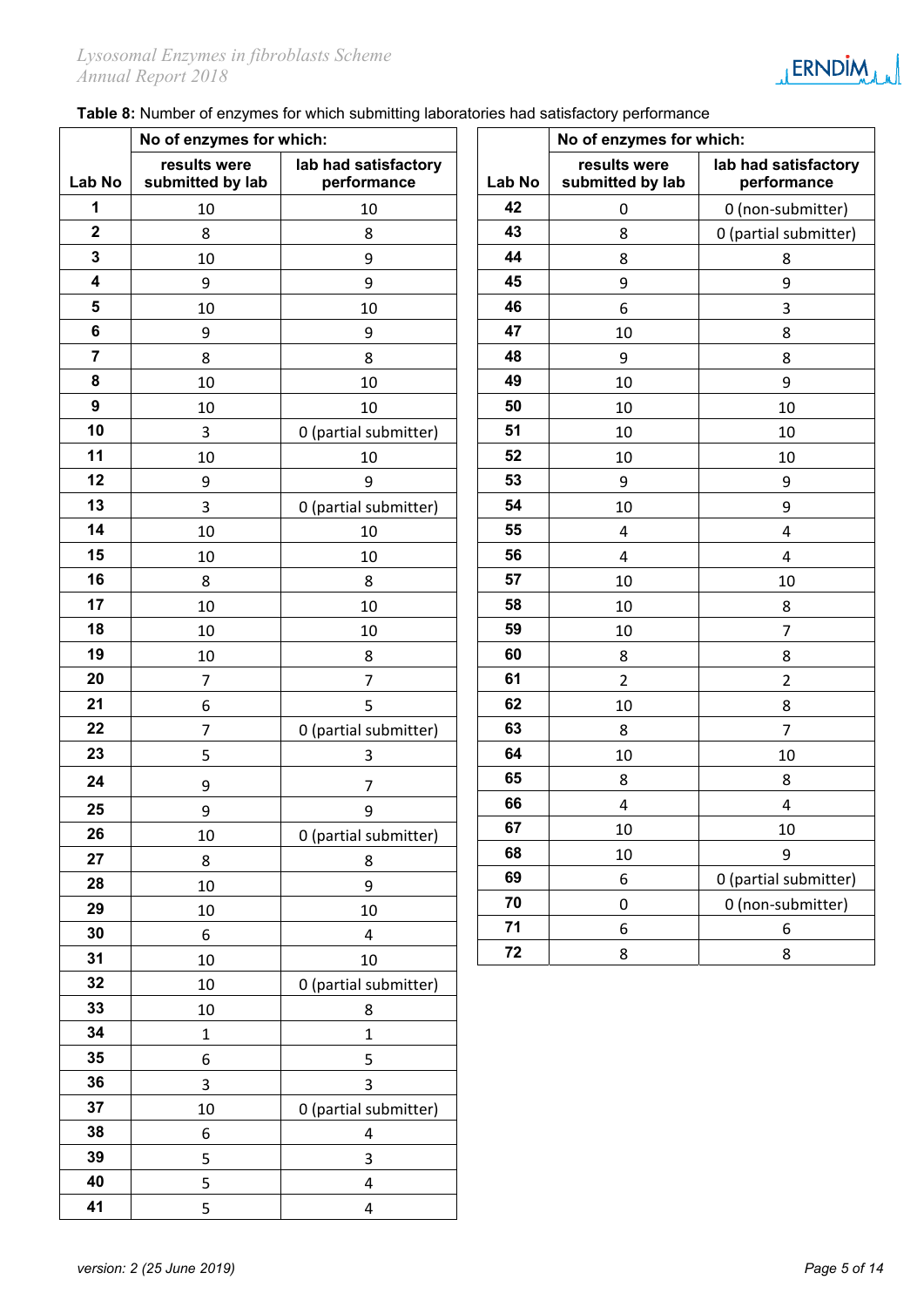

#### **8. Certificates of Participation**

As for other schemes, the performance for this scheme is summarised in the annual Certificate of participation. The certificate lists the total number of enzymes in the scheme, the number for which results have been submitted and the number for which satisfactory performance has been achieved. It is important to bear in mind that the certificate has to be backed up by the laboratory's individual on-line reports in the case of internal or external auditing.

#### **9. Comments on overall scheme performance**

The majority of participants made the correct interpretation: that is, the correct enzyme deficiency was observed in the samples from affected patients and normal activity was observed in the unaffected samples.

Performance overall was very good for the following enzymes: galactose-6-sulphatase, betagalactosidase, total hexosamindase, hexosaminidase A, alpha-iduronidase and sphingomyelinase, A correct diagnosis was achieved by 98 – 100% of participants.

**LEFB 06** was a patient with an alpha galactosidase deficiency (Fabry disease): The correct diagnosis of Fabry disease was made by 77% of participants. The lower proficiency is most likely to be a reflection of the difficulties of measuring alpha galactosidase in cultured fibroblasts. The assay is rarely performed in cultured cells; the majority of participating laboratories will now be offering this assay in either plasma, leucocytes and/or dried blood spots.

**LEFB 02 & 03** were duplicates of a sample included as an unaffected control, and to calculate the % CV data. However, this sample was from an individual who was a heterozygote for Pompe disease and alpha-glucosidase activity in this sample was near the lower end of the normal reference range. Subsequently, some laboratories reported LEFB 02 and/or LEFB 03 as having an alpha-glucosidase deficiency. The Scientific Advisory Board has decided to class *LEFB 02 & 03 as educational samples for alpha-glucosidase. Laboratories interpreting either or both these samples as having an alpha-glucosidase deficiency have therefore not been penalised for this result and no marks have been deducted.* 

**Note:** The level of alpha glucosidase activity is very low in infantile patients affected with Pompe disease, but can be as high as 40% of normal levels in later onset cases of this disorder in cultured fibroblasts.

**LEFB 05** was a patient with a beta-glucosidase deficiency (Gaucher disease). Most laboratories (83%) had no problems making the correct diagnosis. However, some laboratories did note this sample to have a slightly higher residual activity.

**LEFB 04** was a patient with a galactosylceramidase deficiency (Krabbe Leucodystrophy): 86% of participants made the correct diagnosis in this scheme. The diagnosis of Krabbe leucodystrophy can be difficult and this is possibly related to different substrates/methods used to assay this enzyme amongst participants.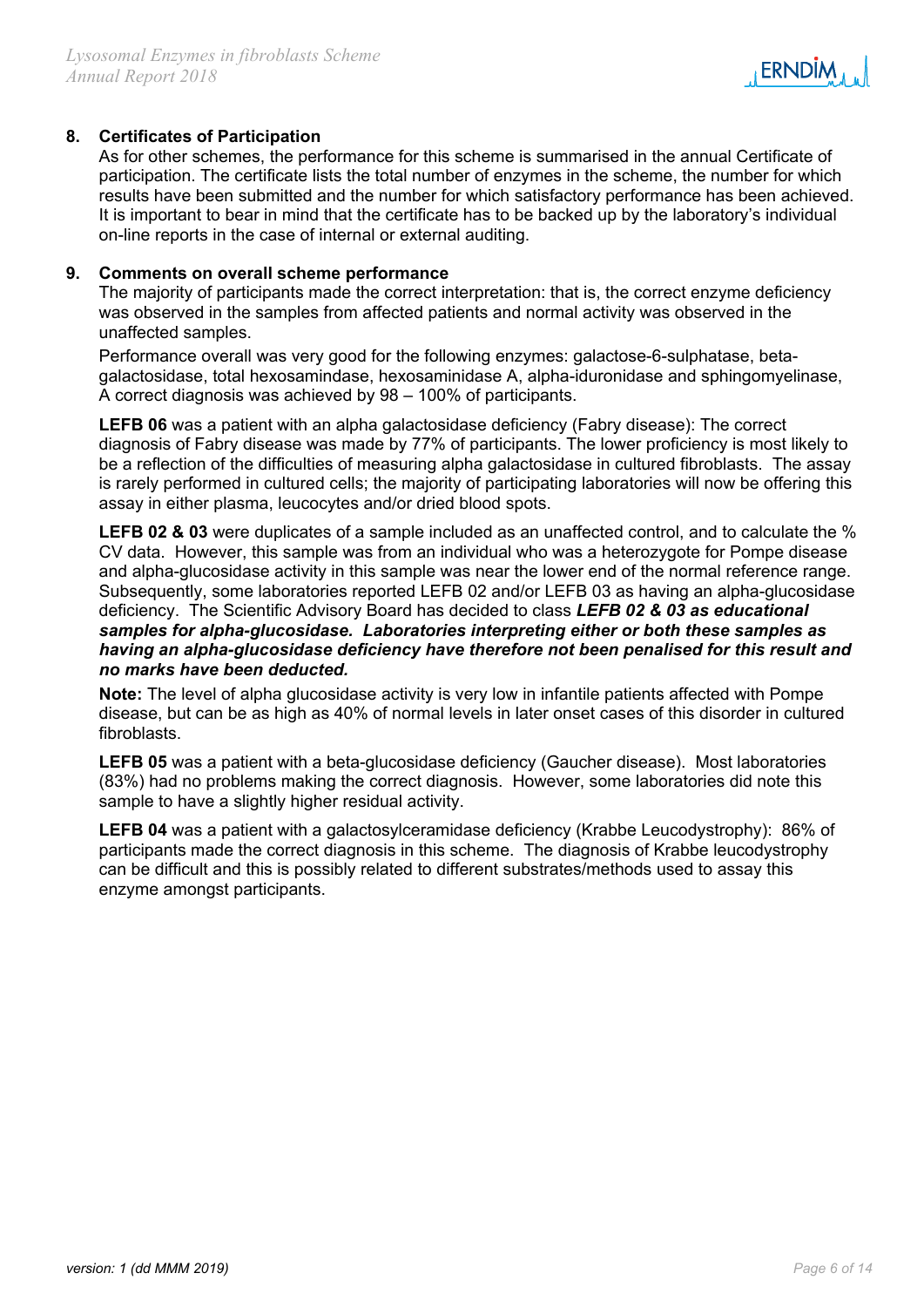#### **10. Comparison to previous years**

|                                    |            |                    |             | 2017          |                   | 2018               |           |               |                   |                    |           |               |
|------------------------------------|------------|--------------------|-------------|---------------|-------------------|--------------------|-----------|---------------|-------------------|--------------------|-----------|---------------|
|                                    |            | %age of labs with: |             |               |                   | %age of labs with: |           |               |                   | %age of labs with: |           |               |
| Analyte                            | No<br>data | CV<br>$35$         | CV<br>$>35$ | No of<br>labs | <b>No</b><br>data | CV<br>$35$         | CV<br>>35 | No of<br>labs | <b>No</b><br>data | CV<br>$35$         | CV<br>>35 | No of<br>labs |
| Protein/vial                       | 5%         | 84%                | 11%         | 74            | 7%                | 86%                | 8%        | 71            | 6%                | 90%                | 4%        | 70            |
| $\alpha$ -Galactosidase            | 10%        | 57%                | 32%         | 68            | 5%                | 74%                | 21%       | 66            | 6%                | 82%                | 12%       | 66            |
| Galactose-6-sulphate<br>sulphatase | 12%        | 60%                | 29%         | 42            | 5%                | 70%                | 25%       | 44            | 7%                | 80%                | 14%       | 44            |
| <b>B-Galactosidase</b>             | 6%         | 73%                | 22%         | 69            | 6%                | 76%                | 18%       | 67            | 5%                | 71%                | 24%       | 66            |
| α-Glucosidase                      | 10%        | 46%                | 44%         | 52            | 11%               | 78%                | 11%       | 54            | 2%                | 70%                | 28%       | 53            |
| <b>B-Glucosidase</b>               | 9%         | 70%                | 21%         | 67            | 10%               | 67%                | 24%       | 67            | 5%                | 77%                | 18%       | 66            |
| β-Hexosaminidase A                 | 7%         | 70%                | 24%         | 59            | 0%                | 62%                | 38%       | 58            | 5%                | 72%                | 23%       | 60            |
| β-Hexosaminidase A+B               | 6%         | 59%                | 35%         | 63            | 3%                | 76%                | 21%       | 63            | 6%                | 70%                | 23%       | 64            |
| $\alpha$ -Iduronidase              | 7%         | 70%                | 23%         | 57            | 2%                | 79%                | 19%       | 57            | 4%                | 82%                | 14%       | 56            |
| Galactosylceramidase               | 10%        | 52%                | 38%         | 48            | 0%                | 68%                | 32%       | 44            | 7%                | 67%                | 27%       | 45            |
| Sphingomyelinase                   | 9%         | 64%                | 27%         | 44            | 5%                | 68%                | 27%       | 44            | 5%                | 74%                | 21%       | 43            |

**Table 9:** Comparison between CV data from 2016, 2017 and 2018

#### **11. Preview of the scheme in 2019.**

- a) There will be two submission deadlines for the 2019 scheme:
	- Samples 01, 02 & 03 to be submitted by  $31/05/2019$
	- Samples 04, 05 & 06 to be submitted by  $30/08/2019$
- b) In recent years there has been little variation in the enzymes offered in this scheme. Therefore some of the enzymes included in the scheme for 2019 have been changed, see table 10 below for details. For purposes of laboratory accreditation there is an increasing demand for the inclusion of further /different enzymes in the scheme. In order to address this requirement in future there will be regular rotation of the enzymes included each year.

| Analyte                                      | 2018 | 2019        |
|----------------------------------------------|------|-------------|
| Protein                                      |      |             |
| $\alpha$ -Galactosidase                      |      |             |
| Galactose-6-sulphate sulphatase              |      | ×           |
| β-Galactosidase                              |      |             |
| α-Glucosidase                                |      |             |
| β-Glucosidase                                | ✓    |             |
| β-Hexosaminidase A                           | ✓    | $\mathbf x$ |
| β-Hexosaminidase A+B                         | ✓    | ×           |
| $\alpha$ -Iduronidase                        | ✓    | ×           |
| Galactosylceramidase                         | ✓    | ✓           |
| Sphingomyelinase                             | ✓    | $\mathbf x$ |
| Arylsulphatase A                             | ×    | ✓           |
| Iduronate-sulphatase                         | ×    |             |
| Lysosomal acid lipase<br>(LAL/acid/esterase) | ×    |             |
| Palmitoyl protein thioesterase               | ×    | ✓           |
| Tripeptidyl peptidase                        | ×    |             |

**Table 10:** Analytes to be measured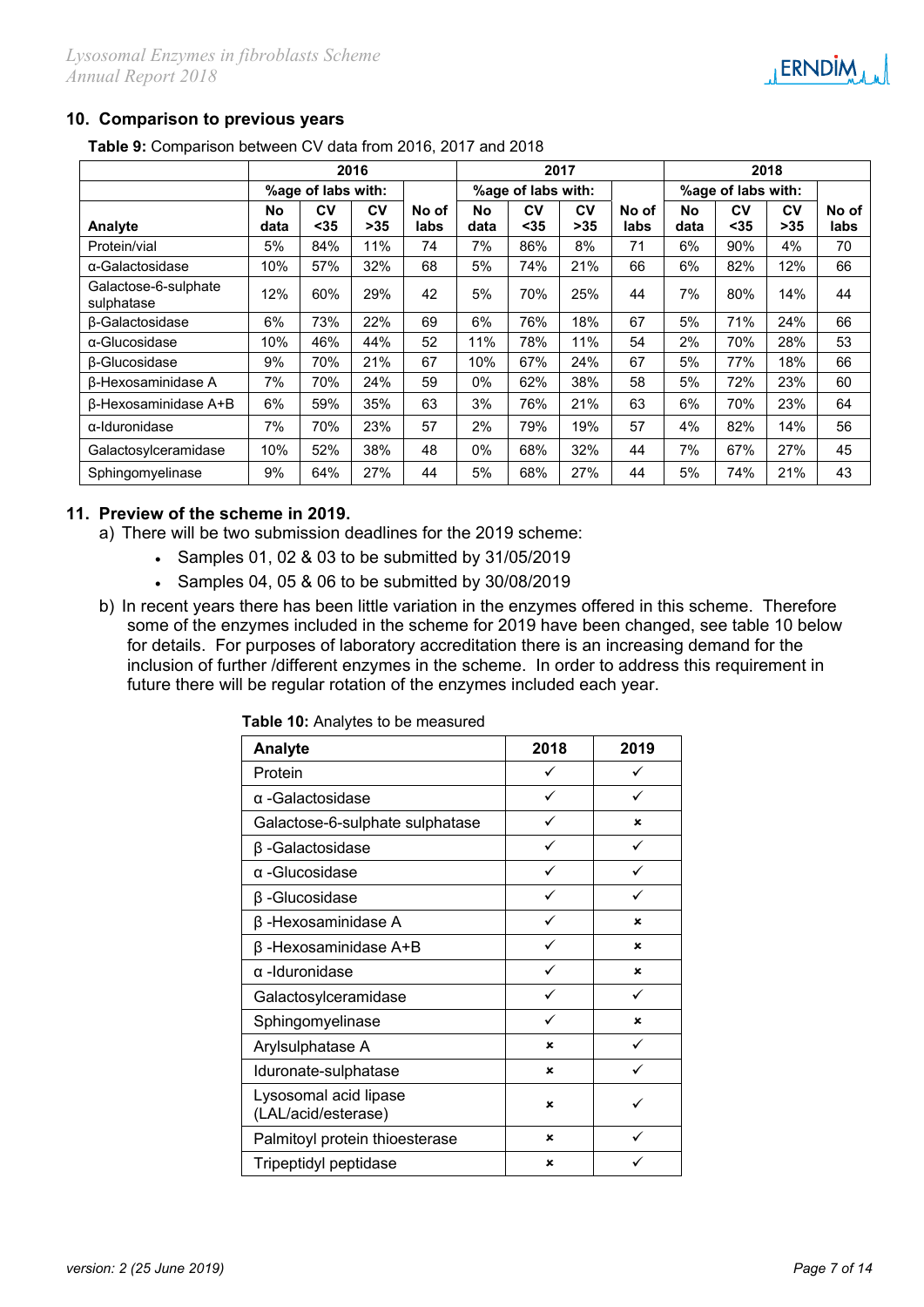#### c) There are some issues which we hope to address by making some modifications to the website:

- *Variation in substrates used for assays*: When entering results on the website each laboratory will be required to enter the method used for each enzyme assay (i.e. fluorimetric, colorimetric, radio-labelled or 'other').
- *Several laboratories participating in the ERNDIM LEFB scheme do not assay lysosomal enzymes in cultured fibroblasts:* In order to address this issue, laboratories will be asked to report results as absolute units (as usual), and as a percentage of the enzyme activity obtained in sample 1 (LEFB-01) instead of entering the result as a percentage of their own laboratory control.
- *Comments box*: Participant comments may in future, be taken into account by the Scientific Advisor. Please use this box to note any issues.

#### **11.1. Scoring for the 2019 Scheme:**

The ERNDIM Scientific Advisory Board have agreed that the inclusion of scoring of interpretation in addition to scoring of quantitative results may improve the utility of this scheme for participants. Therefore during 2019 pilot scoring of interpretation will be performed by the Scientific Advisor based on the interpretations selected by participants when submitting their quantitative results. The planned pilot scoring will assign 1 point for a correct interpretation and 0 points for incorrect or missing interpretations. No negative scores will be assigned and where a laboratory does not perform the necessary testing required to identify an abnormality an interpretation of 'normal' will be assigned a score of 1.

As scoring of interpretation will be in the pilot phase for the 2019 scheme, it will not affect the performance assessment for participants and will not be included in the 2019 certificates of participation. Further information about these changes will be included in the ERNDIM annual newsletter later in 2019.

#### **11.2. Participant workshop:**

A Lysosomal Enzymes Workshop is planned at the ERNDIM Participants meeting prior to SSIEM 2019 in Rotterdam, where changes and improvements to the scheme can be discussed. Full details will be sent to all scheme participants nearer the date.

#### **12. Questions, Comments and Suggestions**

If you have any questions, comments or suggestions in addition to specific user comments please address these to the either the ERNDIM Administration Office (admin@erndim.org), the scientific advisor of the scheme. Ms Marie Jackson, (Marie, Jackson@viapath.co.uk) or the scheme organiser Dr Cas Weykamp (c.w.weykamp@skbwinterswijk.nl).

#### **13. Confidentiality Statement**

This annual report is intended for participants of the ERNDIM Lysosomal Enzymes in fibroblasts scheme. The contents should not be used for any publication without the permission of the Scientific Advisor and Administration Office.

Mais Jack

**Marie Jackson Scientific Advisor**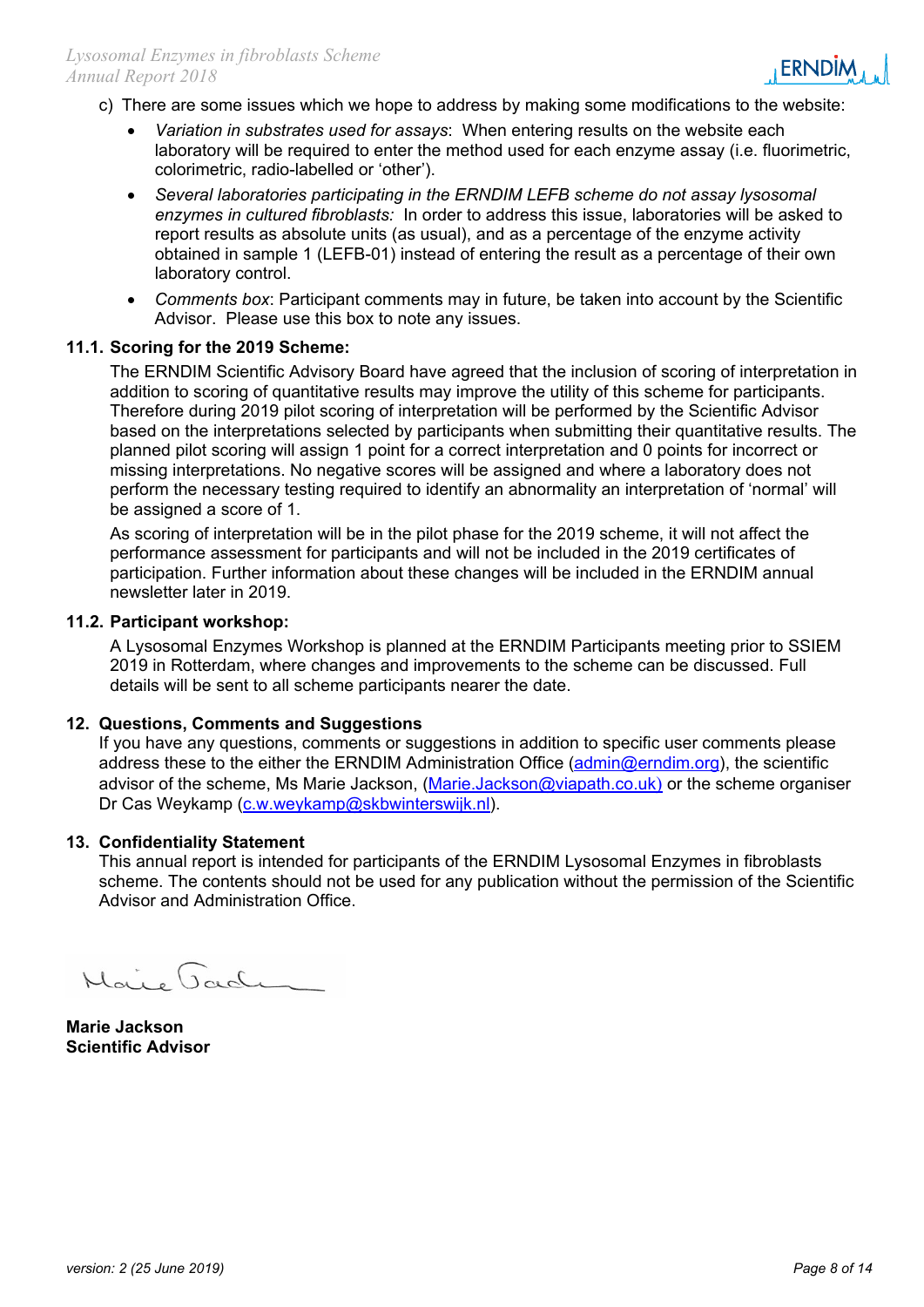## **Appendix 1 (part 1):** Results per laboratory

(see page 8 for key)

|                         |                                  | Protein/vial                              |                              |                                  | <b>B-Hexosaminidase A+B</b>      |                         |                                  | α-Galactosidase                  |                      |                                  | β-Galactosidase<br><b>Score</b><br><b>Diagnosis</b><br>$\overline{\mathbf{c}}$<br>$\overline{2}$ |  |  |  |
|-------------------------|----------------------------------|-------------------------------------------|------------------------------|----------------------------------|----------------------------------|-------------------------|----------------------------------|----------------------------------|----------------------|----------------------------------|--------------------------------------------------------------------------------------------------|--|--|--|
|                         |                                  | <b>Score</b>                              |                              |                                  | <b>Score</b>                     |                         |                                  | <b>Score</b>                     |                      |                                  |                                                                                                  |  |  |  |
| Lab No                  | <b>CV</b>                        | CV                                        | CV                           | $c_{V}$                          | <b>Diagnosis</b>                 | CV                      | c <sub>V</sub>                   | <b>Diagnosis</b>                 | $c_{V}$              | <b>CV</b>                        |                                                                                                  |  |  |  |
| 1                       | $\overline{2}$                   | $\overline{2}$                            | $\mathbf{0}$                 | $\overline{2}$                   | $\overline{c}$                   | $\mathbf{0}$            | $\overline{2}$                   | $\overline{c}$                   | $\Omega$             | $\overline{2}$                   |                                                                                                  |  |  |  |
| $\overline{\mathbf{2}}$ | 12                               | $\overline{2}$                            | 16                           | $\overline{2}$                   | $\overline{2}$                   | 25                      | $\overline{2}$                   | $\overline{2}$                   | 74                   | 0                                |                                                                                                  |  |  |  |
| 3                       | 33                               | $\overline{c}$                            | 96                           | $\mathbf 0$                      | $\overline{c}$                   | 54                      | $\mathbf{1}$                     | 0                                | 55                   | $\mathbf{1}$                     | $\overline{2}$                                                                                   |  |  |  |
| $\overline{\mathbf{4}}$ | $\overline{5}$                   | $\overline{2}$                            | 21                           | $\overline{2}$                   | $\overline{c}$                   | 24                      | $\overline{2}$                   | $\overline{2}$                   | $\overline{2}$       | $\overline{2}$                   | $\overline{2}$                                                                                   |  |  |  |
| 5                       | $6\phantom{a}$                   | $\overline{c}$                            | $6^{\circ}$                  | $\overline{2}$                   | $\overline{c}$                   | 22                      | $\overline{2}$                   | $\overline{2}$                   | 23                   | $\overline{2}$                   | $\overline{c}$                                                                                   |  |  |  |
| 6                       | $\overline{7}$                   | $\boldsymbol{2}$                          | 16                           | $\sqrt{2}$                       | $\boldsymbol{2}$                 | 15                      | $\overline{2}$                   | $\overline{2}$                   | 16                   | $\overline{2}$                   | $\sqrt{2}$                                                                                       |  |  |  |
| $\overline{7}$          | 14                               | $\overline{c}$                            | 12                           | $\overline{2}$                   | $\overline{2}$                   | 14                      | $\overline{2}$                   | $\overline{2}$                   | 22                   | $\overline{2}$                   | $\overline{2}$                                                                                   |  |  |  |
| 8                       | 43                               | $\mathbf{1}$                              | 23                           | $\overline{2}$                   | $\overline{2}$                   | 32                      | $\overline{2}$                   | $\overline{2}$                   | 63                   | $\pmb{0}$                        | $\overline{2}$                                                                                   |  |  |  |
| $\boldsymbol{9}$        | $\overline{2}$                   | $\overline{\mathbf{c}}$                   | $\overline{4}$               | 2                                | $\boldsymbol{2}$                 | $\overline{2}$          | $\overline{2}$                   | $\overline{2}$                   | $\sqrt{6}$           | $\overline{2}$                   | $\sqrt{2}$                                                                                       |  |  |  |
| 10                      | $\overline{4}$                   | $\overline{\mathbf{c}}$                   | 30                           | $\overline{c}$                   | $\boldsymbol{2}$                 |                         |                                  |                                  | 42                   | $\mathbf{1}$                     | $\overline{2}$                                                                                   |  |  |  |
| 11                      | $\boldsymbol{9}$                 | $\overline{\mathbf{c}}$                   | 13                           | $\overline{2}$                   | $\overline{2}$                   | 3                       | $\mathbf 2$                      | $\overline{2}$                   | 9                    | $\overline{2}$                   | $\mathbf 2$                                                                                      |  |  |  |
| 12                      | 3                                | $\overline{2}$                            | 47                           | $\mathbf{1}$                     | $\overline{2}$                   | $\overline{9}$          | $\overline{2}$                   | $\overline{2}$                   | 50                   | $\mathbf{1}$                     | $\overline{2}$                                                                                   |  |  |  |
| 13                      | R <sub>0</sub>                   | 0                                         | <b>R0 D-</b>                 | $\pmb{0}$                        | 0                                | R <sub>0</sub>          | $\mathbf 0$                      | $\mathbf 0$                      |                      |                                  |                                                                                                  |  |  |  |
| 14                      | $\overline{2}$                   | $\overline{2}$                            | 20                           | $\overline{2}$                   | $\overline{2}$                   | 3                       | $\overline{2}$                   | $\overline{2}$                   | 9                    | $\overline{2}$                   | $\overline{2}$                                                                                   |  |  |  |
| 15                      | $\overline{5}$                   | $\overline{2}$                            | 14                           | $\overline{2}$                   | $\overline{2}$                   | $\bf 8$                 | $\overline{2}$                   | $\overline{2}$                   | 28                   | $\overline{2}$                   | $\sqrt{2}$                                                                                       |  |  |  |
| 16                      | $\mathbf{1}$                     | $\overline{2}$                            | $\overline{2}$               | $\mathbf{2}$                     | $\overline{2}$                   | $\overline{\mathbf{4}}$ | $\overline{2}$                   | $\overline{2}$                   | $\overline{2}$       | $\overline{2}$                   | $\boldsymbol{2}$                                                                                 |  |  |  |
| 17                      | $\overline{2}$                   | $\overline{c}$                            | 8                            | $\overline{2}$                   | $\overline{c}$                   | $\mathbf{1}$            | $\overline{2}$                   | $\overline{2}$                   | $\mathbf{0}$         | $\overline{2}$                   | $\overline{\mathbf{c}}$                                                                          |  |  |  |
| 18                      | 29<br>$\overline{2}$             | $\overline{c}$<br>$\overline{\mathbf{c}}$ | $\mathbf{1}$<br>40           | $\overline{2}$                   | $\overline{c}$<br>$\overline{c}$ | $\overline{0}$<br>16    | $\overline{2}$<br>$\overline{2}$ | $\overline{2}$<br>$\overline{2}$ | $6\phantom{1}$<br>41 | $\overline{2}$                   | $\overline{c}$<br>$\boldsymbol{2}$                                                               |  |  |  |
| 19                      | $\overline{1}$                   | $\overline{2}$                            | 65                           | 1<br>$\mathbf 0$                 | $\overline{\mathbf{c}}$          |                         |                                  |                                  | $\bf 8$              | 1<br>$\overline{2}$              | $\boldsymbol{2}$                                                                                 |  |  |  |
| 20                      | 11                               | $\overline{c}$                            | 14                           | $\overline{2}$                   | $\overline{c}$                   | $\overline{2}$          | $\overline{2}$                   | $\pmb{0}$                        | $\mathbf{1}$         | $\overline{2}$                   | $\boldsymbol{2}$                                                                                 |  |  |  |
| 21<br>22                | R <sub>0</sub>                   | 0                                         | R <sub>0</sub>               | 0                                | $\overline{2}$                   | R <sub>0</sub>          | $\mathbf 0$                      | $\overline{2}$                   | R <sub>0</sub>       | $\mathbf 0$                      | $\overline{2}$                                                                                   |  |  |  |
| 23                      | $\overline{4}$                   | $\overline{2}$                            | 16                           | $\overline{2}$                   | $\overline{2}$                   | 48                      | $\mathbf{1}$                     | $\mathbf 0$                      | 9                    | $\overline{2}$                   | $\overline{2}$                                                                                   |  |  |  |
| 24                      | $\overline{4}$                   | $\overline{2}$                            | $\overline{7}$               | $\overline{2}$                   | $\overline{c}$                   | $\overline{2}$          | $\overline{2}$                   | $\pmb{0}$                        | 10                   | $\overline{2}$                   | $\mathbf 2$                                                                                      |  |  |  |
| 25                      | $\overline{32}$                  | $\overline{2}$                            | 70                           | $\mathbf 0$                      | $\overline{2}$                   | $\overline{37}$         | $\mathbf{1}$                     | $\overline{2}$                   | 21                   | $\overline{2}$                   | $\overline{2}$                                                                                   |  |  |  |
| 26                      | R <sub>0</sub>                   | 0                                         | R <sub>0</sub>               | 0                                | $\overline{2}$                   | R <sub>0</sub>          | $\Omega$                         | $\overline{2}$                   | R <sub>0</sub>       | $\pmb{0}$                        | $\overline{2}$                                                                                   |  |  |  |
| 27                      | $\overline{5}$                   | $\overline{2}$                            | $6^{\circ}$                  | $\overline{2}$                   | $\overline{2}$                   | 119                     | 0                                | $\overline{2}$                   | 20                   | $\overline{2}$                   | $\overline{2}$                                                                                   |  |  |  |
| 28                      | 3                                | $\overline{c}$                            | 43                           | $\mathbf{1}$                     | $\overline{c}$                   | $\overline{2}$          | $\overline{2}$                   | $\overline{2}$                   | $\mathbf{0}$         | $\overline{2}$                   | $\overline{2}$                                                                                   |  |  |  |
| 29                      | 18                               | $\overline{2}$                            | $\overline{7}$               | $\overline{2}$                   | $\overline{2}$                   | 16                      | $\overline{2}$                   | $\overline{2}$                   | 20                   | $\overline{2}$                   | $\overline{2}$                                                                                   |  |  |  |
| 30                      | 38                               | 1                                         | 138 (D-)                     | 0                                | $\overline{2}$                   | $20(D-)$                | $\overline{2}$                   | 0                                | $14(D-)$             | $\mathbf{2}$                     | $\boldsymbol{2}$                                                                                 |  |  |  |
| 31                      | $\bf 8$                          | 2                                         | 0                            | 2                                | $\overline{2}$                   | 14                      | $\overline{2}$                   | $\overline{2}$                   | 47                   | $\mathbf{1}$                     | $\overline{2}$                                                                                   |  |  |  |
| 32                      | R <sub>0</sub>                   | 0                                         | 84                           | 0                                | $\overline{c}$                   | 13                      | $\boldsymbol{2}$                 | $\overline{2}$                   | 38                   | 1                                | $\overline{2}$                                                                                   |  |  |  |
| 33                      | 19                               | $\overline{\mathbf{c}}$                   | 118                          | 0                                | $\overline{2}$                   | $\overline{5}$          | $\overline{2}$                   | $\pmb{0}$                        | 38                   | $\mathbf{1}$                     | $\overline{2}$                                                                                   |  |  |  |
| 34                      | $\overline{2}$                   | $\overline{2}$                            |                              |                                  |                                  | 40                      |                                  | $\overline{2}$                   |                      |                                  |                                                                                                  |  |  |  |
| 35                      | 1                                | $\overline{2}$                            |                              |                                  |                                  | 10                      | $\overline{2}$                   | $\overline{2}$                   | 13                   | $\overline{2}$                   | $\overline{2}$                                                                                   |  |  |  |
| 36<br>37                | $\overline{0}$<br>14             | $\overline{2}$<br>$\overline{2}$          | 24                           | $\overline{2}$                   | $\overline{2}$                   | 12 <sub>2</sub>         | $\overline{2}$                   | $\overline{2}$                   | 17                   | $\overline{2}$                   | $\overline{2}$                                                                                   |  |  |  |
| 38                      | $\overline{8}$                   | $\overline{2}$                            | 29                           | $\overline{2}$                   | $\overline{2}$                   | 13 <sub>1</sub>         | $2^{\circ}$                      | $\mathbf 0$                      | 6 <sup>1</sup>       | $\overline{2}$                   | $\overline{2}$                                                                                   |  |  |  |
| 39                      | $\overline{8}$                   | $\overline{2}$                            | 16                           | $\overline{2}$                   | $\overline{2}$                   | $\overline{9}$          | $\overline{2}$                   | $\mathbf 0$                      | 20                   | $\overline{2}$                   | $\overline{2}$                                                                                   |  |  |  |
| 40                      | 8                                | $\overline{2}$                            | 13 <sup>°</sup>              | $\overline{2}$                   | $\overline{2}$                   | 23                      | $\overline{2}$                   | $\mathsf 0$                      | 14                   | $\overline{2}$                   | $\overline{2}$                                                                                   |  |  |  |
| 41                      | 14                               | $\overline{2}$                            |                              |                                  |                                  | 9 <sup>°</sup>          | $2^{\circ}$                      | $\overline{2}$                   | 13                   | $\overline{2}$                   | $\overline{2}$                                                                                   |  |  |  |
| 42                      |                                  |                                           |                              |                                  |                                  |                         |                                  |                                  |                      |                                  |                                                                                                  |  |  |  |
| 43                      | $\overline{0}$                   | $\overline{2}$                            | 18                           | $\overline{2}$                   | $\overline{2}$                   | $\overline{0}$          | $\overline{2}$                   | $\mathbf 0$                      | 15                   | $\overline{2}$                   | $\overline{c}$                                                                                   |  |  |  |
| 44                      | $\overline{2}$                   | $\overline{2}$                            | 25                           | $\overline{2}$                   | $\overline{c}$                   | 76                      | $\pmb{0}$                        | $\overline{2}$                   | 81                   | $\mathsf 0$                      | $\overline{2}$                                                                                   |  |  |  |
| 45                      | $\overline{2}$                   | $\overline{c}$                            | <b>ND</b>                    | $\pmb{0}$                        | $\overline{c}$                   | <b>ND</b>               | 0                                | $\overline{2}$                   | <b>ND</b>            | $\pmb{0}$                        | $\overline{2}$                                                                                   |  |  |  |
| 46                      | $\boldsymbol{9}$                 | $\overline{c}$                            | 33                           | $\overline{2}$                   | $\overline{c}$                   | 18                      | $\overline{2}$                   | $\overline{2}$                   | 27                   | $\overline{2}$                   | $\overline{2}$                                                                                   |  |  |  |
| 47                      | $\overline{2}$                   | $\overline{2}$                            | 73                           | $\pmb{0}$                        | $\overline{2}$                   | $\overline{2}$          | $\overline{2}$                   | $\pmb{0}$                        | $6^{\circ}$          | $\overline{2}$                   | $\overline{2}$                                                                                   |  |  |  |
| 48                      | 12                               | $\overline{2}$                            | 3                            | $\overline{2}$                   | $\overline{c}$                   | 29                      | $\overline{2}$                   | $\overline{2}$                   | 36                   | $\mathbf 1$                      | $\overline{2}$                                                                                   |  |  |  |
| 49                      | $\overline{2}$                   | $\overline{2}$                            | $\bf{8}$                     | $\overline{2}$                   | $\overline{c}$                   | 18                      | $\overline{2}$                   | $\overline{2}$                   | 25                   | $\overline{2}$                   | $\overline{2}$                                                                                   |  |  |  |
| 50                      | $\overline{5}$<br>$\overline{2}$ | $\overline{c}$<br>$\overline{2}$          | 20                           | $\overline{2}$<br>$\mathbf{1}$   | $\overline{c}$<br>$\overline{2}$ | 11                      | $\overline{2}$<br>$\overline{2}$ | $\overline{2}$<br>$\overline{2}$ | 5 <sup>5</sup>       | $\overline{2}$                   | $\overline{2}$<br>$\overline{2}$                                                                 |  |  |  |
| 51                      |                                  |                                           | 39                           |                                  |                                  | 14                      | $\overline{2}$                   |                                  | 13                   | $\overline{2}$                   |                                                                                                  |  |  |  |
| 52<br>53                | 10<br>$\overline{2}$             | $\overline{2}$<br>$\overline{2}$          | $\mathbf{1}$<br>$\mathbf{1}$ | $\overline{2}$<br>$\overline{2}$ | $\overline{2}$<br>$\overline{2}$ | $9\,$<br>$\overline{7}$ | $\overline{2}$                   | $\overline{2}$<br>$\overline{2}$ | 15<br>2 <sup>1</sup> | $\overline{2}$<br>$\overline{2}$ | $\overline{2}$<br>$\overline{2}$                                                                 |  |  |  |
|                         |                                  |                                           |                              |                                  |                                  |                         |                                  |                                  |                      |                                  |                                                                                                  |  |  |  |

**LERNDIM**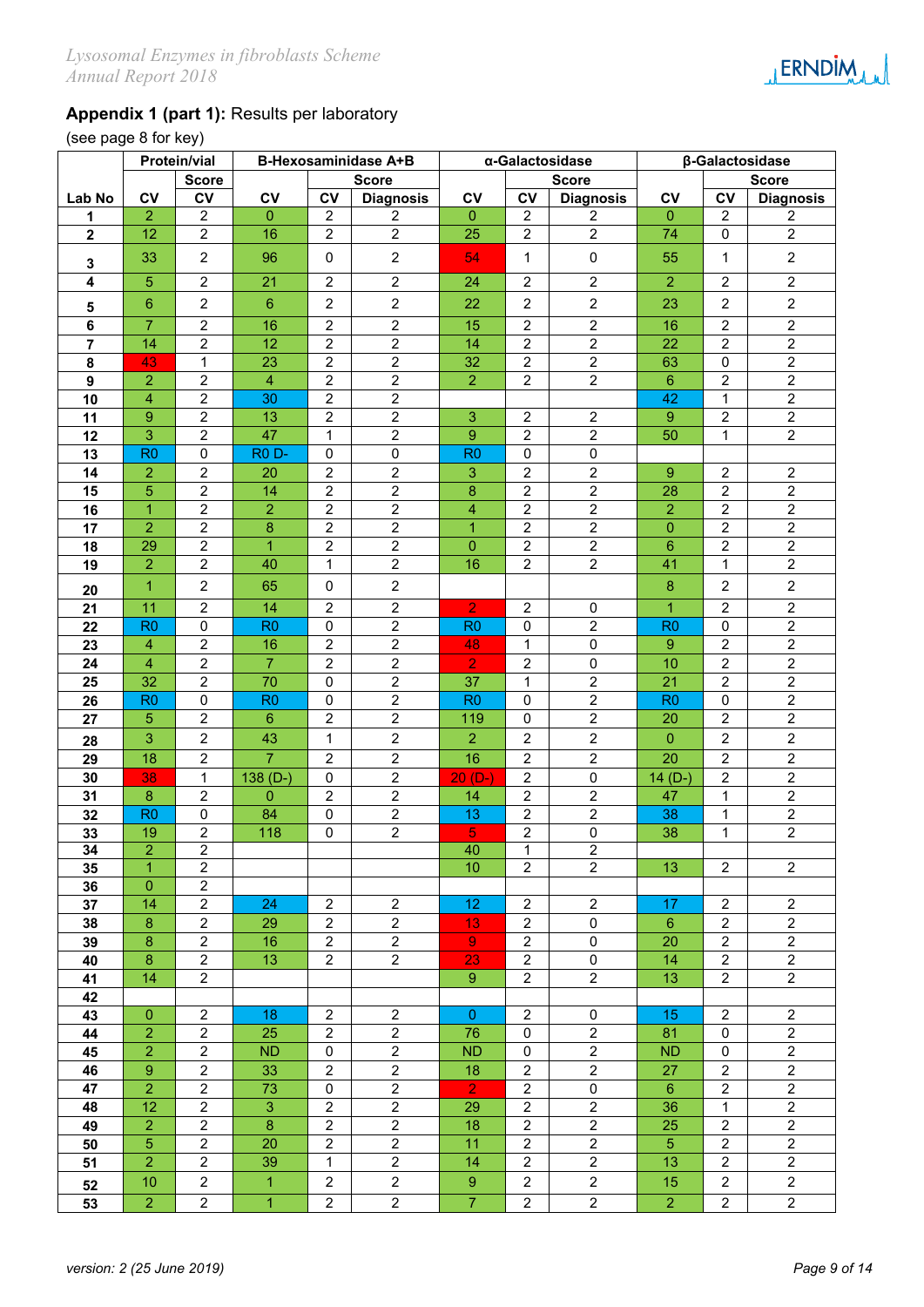#### *Lysosomal Enzymes in fibroblasts Scheme Annual Report 2018*

# $\mu$ ERNDİM $\mu$

|        |                | <b>Protein/vial</b> |                |                | <b>B-Hexosaminidase A+B</b> |           |                | α-Galactosidase  |           |                | β-Galactosidase  |
|--------|----------------|---------------------|----------------|----------------|-----------------------------|-----------|----------------|------------------|-----------|----------------|------------------|
|        |                | <b>Score</b>        |                |                | <b>Score</b>                |           | <b>Score</b>   |                  |           | <b>Score</b>   |                  |
| Lab No | CV             | CV                  | <b>CV</b>      | <b>CV</b>      | <b>Diagnosis</b>            | <b>CV</b> | CV             | <b>Diagnosis</b> | <b>CV</b> | <b>CV</b>      | <b>Diagnosis</b> |
| 54     | 13             | $\overline{2}$      | 12             | 2              | $\overline{2}$              | 12        | 2              | 2                | 21        | $\overline{2}$ | $\overline{2}$   |
| 55     | $\overline{7}$ | $\overline{2}$      |                |                |                             | 6         | $\overline{2}$ | $\overline{2}$   |           |                |                  |
| 56     | 111            | 0                   | 115            | $\Omega$       | $\overline{2}$              | 76        | $\mathbf{0}$   | $\overline{2}$   | 89        | $\mathbf{0}$   | $\overline{2}$   |
| 57     | 31             | $\overline{2}$      | 19             | $\overline{2}$ | 2                           | 34        | $\overline{2}$ | $\overline{2}$   | 62        | $\mathbf{0}$   | 2                |
| 58     | 10             | $\overline{2}$      | 39             | 1              | $\overline{2}$              | 31        | 2              | $\mathbf{0}$     | 58        | 1              | $\overline{2}$   |
| 59     | 24             | $\overline{2}$      | 6              | 2              | $\overline{2}$              | 12        | 2              | $\overline{2}$   | 6         | 2              | 0                |
| 60     | 7              | $\overline{2}$      | $\overline{7}$ | 2              | $\overline{2}$              | 15        | $\overline{2}$ | $\overline{2}$   | 9         | $\overline{2}$ | $\overline{2}$   |
| 61     | 17             | $\overline{2}$      |                |                |                             |           |                |                  | 11        | $\overline{2}$ | $\overline{2}$   |
| 62     | 17             | $\overline{2}$      | 29             | 2              | $\overline{2}$              | 6         | 2              | $\overline{2}$   | 26        | 2              | $\overline{2}$   |
| 63     | 10             | $\Omega$            | 99             | 0              | $\overline{c}$              | 53        | 1              | 0                | 45        | 1              | $\overline{2}$   |
| 64     | 17             | $\overline{2}$      | 18             | $\overline{2}$ | $\overline{2}$              | 35        | 1              | $\overline{2}$   | 17        | $\overline{2}$ | $\overline{2}$   |
| 65     | 8              | $\overline{2}$      | 70             | $\Omega$       | $\overline{2}$              | 5         | $\overline{2}$ | $\overline{2}$   | 25        | 2              | $\overline{2}$   |
| 66     | 12             | $\overline{2}$      | 0.5            | $\overline{2}$ | $\overline{2}$              | 15        | $\overline{2}$ | $\overline{2}$   | 18        | $\overline{2}$ | $\overline{2}$   |
| 67     | 22             | $\overline{2}$      | 20             | $\overline{2}$ | $\overline{2}$              | 24        | 2              | $\overline{2}$   | 16        | 2              | $\overline{2}$   |
| 68     | 21             | 2                   | 20             | 2              | $\overline{2}$              | 20        | 2              | $\Omega$         | 15        | $\overline{2}$ | $\overline{2}$   |
| 69     | 6              | $\overline{2}$      | 15             | 2              | $\overline{2}$              | 8         | $\overline{2}$ | $\overline{2}$   | 12        | $\overline{2}$ | $\overline{2}$   |
| 70     |                |                     |                |                |                             |           |                |                  |           |                |                  |
| 71     | 8              | $\overline{2}$      | 10             | 2              | $\overline{2}$              | 9         | $\overline{2}$ | $\overline{2}$   | 60        | 0              | $\overline{2}$   |
| 72     | 12             | $\overline{2}$      | 20             | $\overline{2}$ | $\overline{2}$              | 19        | 2              | $\overline{2}$   | 18        | $\overline{2}$ | $\overline{2}$   |

#### **Key**

**green cells** = correct interpretation

**red cells** = incorrect interpretation

**blue cells** =not all samples measured

**D-** = patient sample not indicated as patient in drop down list

**R0** = CV calculation not possible as one or both of LF2 and LF3 (duplicate samples) were not measured

**ND** = not done (i.e. result not submitted)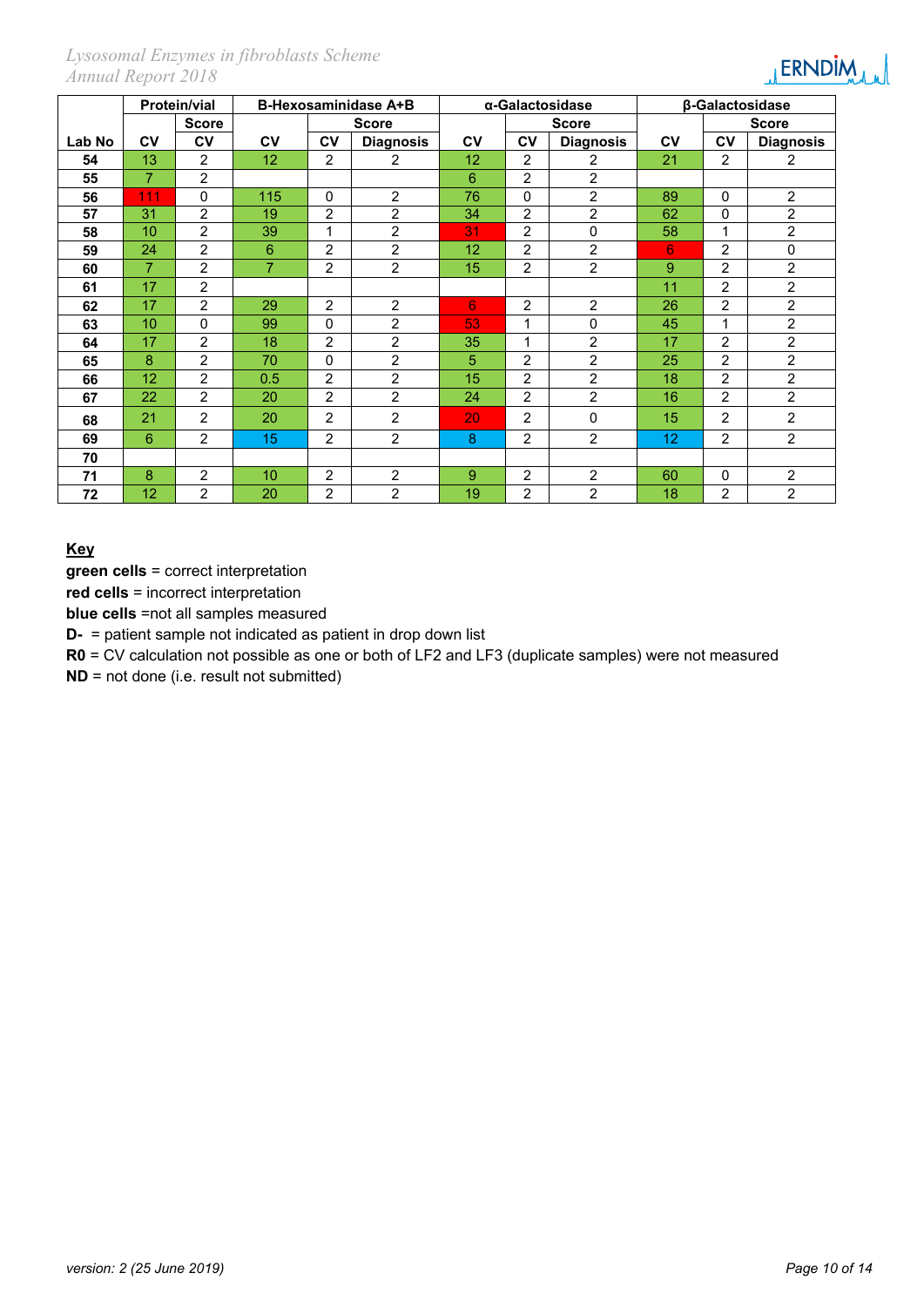### **Appendix 1 (part 2):** Results per laboratory

(see page 8 for key)

|                         | α-Glucosidase           |                          |                         | β-Glucosidase   |                  |                  |                  | β-Hexosaminidase A      |                  | α-Iduronidase   |                         |                         |
|-------------------------|-------------------------|--------------------------|-------------------------|-----------------|------------------|------------------|------------------|-------------------------|------------------|-----------------|-------------------------|-------------------------|
|                         |                         |                          | <b>Score</b>            |                 |                  | <b>Score</b>     |                  |                         | <b>Score</b>     |                 |                         | <b>Score</b>            |
| Lab No                  | <b>CV</b>               | $\overline{\mathsf{cv}}$ | <b>Diagnosis</b>        | CV              | $\overline{cv}$  | <b>Diagnosis</b> | CV               | $\overline{cv}$         | <b>Diagnosis</b> | CV              | $\overline{CV}$         | <b>Diagnosis</b>        |
| 1                       | $\mathbf 0$             | $\overline{2}$           | 2                       | $\overline{2}$  | $\overline{2}$   | $\overline{2}$   | $\mathbf{1}$     | $\overline{\mathbf{c}}$ | 2                | $\mathbf{1}$    | $\overline{2}$          | $\overline{\mathbf{c}}$ |
| $\overline{\mathbf{2}}$ | 44                      | $\mathbf 1$              | $\overline{2}$          | 35              | $\mathbf 1$      | $\overline{2}$   | 34               | $\overline{2}$          | $\overline{2}$   | $\overline{5}$  | $\overline{\mathbf{c}}$ | $\overline{2}$          |
| $\overline{\mathbf{3}}$ | 20                      | $\overline{2}$           | $\overline{2}$          | 11              | $\overline{2}$   | $\overline{2}$   | 50               | 1                       | $\overline{2}$   | 17              | $\overline{2}$          | $\overline{2}$          |
| 4                       |                         | $\overline{2}$           |                         | 11              | $\overline{2}$   | $\overline{2}$   | 15               | $\overline{2}$          | $\overline{2}$   | $\overline{12}$ |                         | $\overline{2}$          |
|                         | $\overline{\mathbf{4}}$ |                          | $\overline{2}$          |                 |                  |                  |                  |                         |                  |                 | $\overline{\mathbf{c}}$ |                         |
| 5                       | $\overline{9}$          | $\overline{2}$           | $\overline{\mathbf{c}}$ | $\overline{4}$  | $\overline{2}$   | $\overline{2}$   | 21               | $\overline{2}$          | $\overline{2}$   | $\overline{7}$  | $\overline{2}$          | $\overline{2}$          |
| $\overline{\mathbf{6}}$ | 10                      | $\overline{2}$           | $\overline{2}$          | 16              | $\overline{2}$   | $\overline{2}$   | 11               | $\overline{2}$          | $\overline{2}$   | 17              | $\overline{2}$          | $\overline{2}$          |
| 7                       | $\pmb{0}$               | $\overline{2}$           | $\overline{2}$          | 14              | $\overline{2}$   | $\overline{2}$   | 16               | $\overline{2}$          | $\overline{2}$   | $\overline{4}$  | $\overline{2}$          | $\overline{2}$          |
| 8                       | 43                      | $\overline{1}$           | $\overline{2}$          | $\overline{23}$ | $\overline{2}$   | $\overline{2}$   | 62               | 0                       | $\overline{2}$   | 34              | $\overline{2}$          | $\overline{2}$          |
|                         | 33                      | $\overline{2}$           | $\overline{c}$          | 13              | $\overline{2}$   | $\overline{2}$   | 36               | $\mathbf{1}$            | $\overline{2}$   | 17              | $\overline{2}$          | $\overline{2}$          |
| $\boldsymbol{9}$        |                         |                          |                         |                 |                  |                  |                  |                         |                  |                 |                         |                         |
| 10                      |                         |                          |                         |                 |                  |                  | 45               | 1                       | $\overline{2}$   |                 |                         |                         |
| $\overline{11}$         | 12                      | $\overline{\mathbf{c}}$  | $\overline{2}$          | 14              | $\overline{2}$   | $\overline{c}$   | 10 <sub>1</sub>  | $\overline{2}$          | $\overline{c}$   | 10              | $\overline{2}$          | $\overline{c}$          |
| 12                      | $\overline{27}$         | $\sqrt{2}$               | $\overline{2}$          | 43              | $\mathbf 1$      | $\overline{2}$   | 51               | $\mathbf{1}$            | $\overline{2}$   | 17              | $\overline{2}$          | $\overline{2}$          |
| 13                      |                         |                          |                         | <b>RO</b> D-    | $\mathbf 0$      | $\overline{0}$   |                  |                         |                  |                 |                         |                         |
| $\overline{14}$         | $\pmb{0}$               | $\overline{2}$           | $\overline{2}$          | 11              | $\overline{2}$   | $\overline{2}$   | 11               | $\overline{2}$          | $\overline{2}$   | 11              | $\overline{2}$          | $\overline{2}$          |
| 15                      | $\overline{8}$          | $\overline{2}$           | $\overline{2}$          | $\overline{2}$  | $\overline{2}$   | $\overline{2}$   | $\overline{13}$  | $\overline{2}$          | $\overline{2}$   | $\overline{7}$  | $\overline{2}$          | $\overline{2}$          |
| 16                      | 17                      | $\overline{2}$           | $\overline{2}$          | 15              | $\overline{2}$   | $\overline{2}$   | 14               | $\overline{2}$          | $\overline{2}$   |                 |                         |                         |
|                         |                         |                          |                         |                 |                  |                  |                  |                         |                  |                 |                         |                         |
| 17                      | $\overline{8}$          | $\overline{c}$           | 2                       | $\,6\,$         | $\overline{2}$   | $\overline{c}$   | $\mathbf{1}$     | $\boldsymbol{2}$        | $\overline{c}$   | $\overline{2}$  | 2                       | $\overline{2}$          |
| $\overline{18}$         | $\overline{21}$         | $\overline{2}$           | $\overline{2}$          | $\overline{5}$  | $\overline{2}$   | $\overline{2}$   | $\overline{6}$   | $\overline{2}$          | $\overline{2}$   | 16              | $\overline{2}$          | $\overline{2}$          |
| $\overline{19}$         | 64                      | 0                        | $\overline{2}$          | 16              | $\overline{2}$   | $\overline{2}$   | 54               | 1                       | $\overline{2}$   | $\overline{23}$ | $\overline{2}$          | $\overline{2}$          |
| $\overline{20}$         |                         |                          |                         | $\overline{2}$  | $\overline{2}$   | $\overline{2}$   | $\overline{2}$   | $\overline{2}$          | $\overline{2}$   | $\overline{1}$  | $\overline{2}$          | $\overline{2}$          |
| 21                      |                         |                          |                         | $\overline{7}$  | $\overline{2}$   | $\overline{2}$   | $\overline{12}$  | $\overline{2}$          | $\overline{2}$   | 19              | $\overline{2}$          | $\overline{2}$          |
| $\overline{22}$         |                         |                          |                         | R <sub>0</sub>  | 0                | $\overline{2}$   | R <sub>0</sub>   | $\pmb{0}$               | $\overline{2}$   | R <sub>0</sub>  | 0                       | $\overline{2}$          |
| $\overline{23}$         |                         |                          |                         | 124             | $\mathbf 0$      | $\pmb{0}$        | 0.5              | $\overline{2}$          | $\overline{2}$   |                 |                         |                         |
| 24                      |                         |                          |                         | 77              | $\overline{0}$   | $\overline{2}$   | 40               | $\mathbf{1}$            | $\overline{2}$   | 70              | $\mathbf 0$             | $\overline{2}$          |
| 25                      | 44                      | 1                        | 2                       | 30              | $\overline{2}$   | $\overline{2}$   | 31               | $\overline{2}$          | $\overline{2}$   | 62              | $\mathbf 0$             | $\overline{2}$          |
|                         |                         | $\pmb{0}$                |                         |                 | $\pmb{0}$        | $\overline{2}$   |                  | $\overline{0}$          | $\mathbf{1}$     |                 | $\mathbf 0$             | $\overline{2}$          |
| 26                      | R <sub>0</sub>          |                          | $\overline{\mathbf{c}}$ | R <sub>0</sub>  |                  |                  | R <sub>0</sub>   |                         |                  | R <sub>0</sub>  |                         |                         |
| 27                      | 17                      | $\boldsymbol{2}$         | $\overline{2}$          | 13              | $\overline{2}$   | $\overline{2}$   |                  |                         |                  | 8               | $\overline{2}$          | $\overline{c}$          |
| 28                      | 3                       | $\boldsymbol{2}$         | $\boldsymbol{2}$        | $\overline{7}$  | $\boldsymbol{2}$ | $\pmb{0}$        | 40               | 1                       | $\boldsymbol{2}$ | 33              | 2                       | $\overline{2}$          |
| 29                      | 16                      | $\overline{2}$           | $\overline{2}$          | 20              | $\overline{2}$   | $\overline{2}$   | $\overline{3}$   | $\overline{2}$          | $\overline{2}$   | $\overline{21}$ | $\overline{2}$          | $\overline{2}$          |
| 30                      |                         |                          |                         | 178             | 0                | $\overline{2}$   | 140              | $\Omega$                | $\overline{2}$   |                 |                         |                         |
| 31                      | $\overline{2}$          | $\overline{2}$           | $\overline{\mathbf{c}}$ | 5               | $\overline{2}$   | $\overline{2}$   | $\boldsymbol{9}$ | $\overline{2}$          | $\overline{2}$   | 10              | $\overline{2}$          | $\overline{2}$          |
| 32                      | 45                      | $\mathbf 1$              | $\overline{2}$          | 34              | $\overline{2}$   | $\overline{2}$   | $\overline{0}$   | $\overline{2}$          | $\overline{2}$   | 50              | 1                       | $\overline{2}$          |
| 33                      | 16                      | $\overline{2}$           | $\overline{2}$          | 52              | 1                | $\overline{2}$   | 65               | $\Omega$                | $\overline{2}$   | $\overline{7}$  | $\overline{c}$          | $\overline{2}$          |
| 34                      |                         |                          |                         |                 |                  |                  |                  |                         |                  |                 |                         |                         |
| 35                      | 36                      | $\mathbf 1$              | $\overline{2}$          | 24              | $\overline{2}$   | 0                |                  |                         |                  | 18              | $\overline{2}$          | $\overline{2}$          |
| 36                      | 10                      |                          | $\overline{2}$          | 85              | $\pmb{0}$        | $\overline{2}$   |                  |                         |                  | 36              |                         | $\overline{2}$          |
|                         |                         | $\boldsymbol{2}$         |                         |                 |                  |                  |                  |                         |                  |                 | 1                       |                         |
| $\overline{37}$         | $\overline{5}$          | $\overline{2}$           | $\overline{2}$          | 16              | $\overline{2}$   | $\overline{2}$   | 24               | $\overline{2}$          | $\overline{2}$   | 20              | $\overline{2}$          | $\overline{2}$          |
| 38                      | 8                       | 2                        | $\overline{\mathbf{c}}$ | 8               | $\boldsymbol{2}$ | 0                |                  |                         |                  | $\overline{12}$ | 2                       | $\overline{2}$          |
| 39                      |                         |                          |                         | $\overline{7}$  | $\boldsymbol{2}$ | $\pmb{0}$        | 4                | $\overline{2}$          | $\overline{2}$   |                 |                         |                         |
| 40                      |                         |                          |                         | $\overline{23}$ | $\overline{2}$   | $\overline{2}$   | 14               | $\overline{2}$          | $\overline{2}$   |                 |                         |                         |
| 41                      |                         |                          |                         | $\overline{34}$ | $\overline{2}$   | $\mathbf 0$      | $\overline{8}$   | $\overline{2}$          | $\overline{2}$   | 33              | 2                       | $\overline{2}$          |
| 42                      |                         |                          |                         |                 |                  |                  |                  |                         |                  |                 |                         |                         |
| 43                      | 7 <sup>1</sup>          | $\overline{2}$           | $\overline{2}$          | 76              | 0                | $\overline{c}$   | 11               | $\boldsymbol{2}$        | $\overline{c}$   | 10              | $\overline{2}$          | $\overline{2}$          |
| 44                      |                         |                          |                         | 14              | $\overline{2}$   | $\overline{2}$   | 14               | $\overline{2}$          | $\overline{2}$   | 63              | $\mathbf 0$             | $\overline{2}$          |
| 45                      | 51                      | $\mathbf 1$              | 2                       | $\overline{28}$ | $\overline{2}$   | $\overline{2}$   | <b>ND</b>        | $\mathbf{0}$            | $\overline{2}$   | 116             | 0                       | $\overline{2}$          |
| 46                      | $\overline{2}$          | $\overline{2}$           | $\overline{2}$          | 154             | $\mathbf 0$      | $\overline{2}$   |                  |                         |                  |                 |                         |                         |
| 47                      | 39                      | $\mathbf 1$              | $\overline{\mathbf{c}}$ | 12              | $\overline{2}$   | $\overline{2}$   | 0                | $\overline{2}$          | $\overline{2}$   | 13              | $\overline{2}$          | $\overline{2}$          |
|                         |                         |                          |                         |                 |                  |                  |                  |                         |                  |                 |                         |                         |
| 48                      | 5                       | $\overline{2}$           | $\overline{2}$          | 32              | $\overline{2}$   | 0                | $\mathbf{1}$     | $\overline{c}$          | $\boldsymbol{2}$ | $\mathbf{1}$    | 2                       | $\overline{a}$          |
| 49                      | $\overline{12}$         | $\boldsymbol{2}$         | $\overline{2}$          | 15              | $\sqrt{2}$       | $\pmb{0}$        | 41               | 1                       | $\mathbf 2$      | 11              | 2                       | $\overline{2}$          |
| 50                      | $\overline{27}$         | $\overline{2}$           | $\overline{2}$          | $\mathbf{1}$    | $\overline{2}$   | $\overline{2}$   | $\boldsymbol{9}$ | $\overline{2}$          | $\overline{2}$   | 21              | $\overline{2}$          | $\overline{2}$          |
| $\overline{51}$         | $\overline{75}$         | 0                        | $\overline{\mathbf{c}}$ | 10              | $\overline{2}$   | $\overline{2}$   | $\overline{1}$   | $\overline{2}$          | $\overline{2}$   | 8               | $\overline{2}$          | $\overline{2}$          |
| 52                      | 35                      | $\mathbf 1$              | $\overline{2}$          | $\overline{3}$  | $\overline{2}$   | $\overline{2}$   | 30               | $\overline{2}$          | $\overline{2}$   | 5               | $\overline{2}$          | $\overline{2}$          |
| 53                      | 9                       | $\overline{2}$           | $\overline{2}$          | $\mathbf{1}$    | $\overline{2}$   | $\overline{2}$   | 11               | $\overline{2}$          | $\overline{2}$   | 3               | $\overline{2}$          | $\overline{2}$          |
| 54                      | 59                      | $\mathbf{1}$             | $\overline{\mathbf{c}}$ | 6               | $\boldsymbol{2}$ | $\overline{2}$   | $\overline{9}$   | $\overline{2}$          | $\overline{2}$   | 15              | 2                       | $\overline{\mathbf{c}}$ |
| 55                      | $\overline{0}$          | $\overline{2}$           | $\overline{2}$          | $\overline{1}$  | $\overline{2}$   | $\overline{2}$   |                  |                         |                  | $\mathbf{1}$    | $\overline{2}$          | $\overline{2}$          |
| 56                      |                         |                          |                         |                 |                  |                  | 110              | $\mathbf 0$             | $\overline{2}$   |                 |                         |                         |
| $\overline{57}$         |                         |                          |                         |                 |                  |                  |                  |                         |                  |                 |                         |                         |
|                         | 35                      | $\mathbf 1$              | 2                       | 51              | $\mathbf 1$      | $\overline{2}$   | 24               | $\overline{2}$          | $\overline{2}$   | 11              | 2                       | $\boldsymbol{2}$        |
| 58                      | 4                       | $\overline{2}$           | $\overline{2}$          | 15              | $\overline{2}$   | $\overline{2}$   | $\overline{12}$  | $\overline{2}$          | 2                | 23              | $\overline{2}$          | $\overline{2}$          |
| 59                      | 91                      | $\mathbf 0$              | $\overline{2}$          | 3               | $\overline{c}$   | $\overline{c}$   | 20               | $\overline{\mathbf{c}}$ | $\boldsymbol{2}$ | 200             | 0                       | $\pmb{0}$               |
| 60                      | 11                      | $\overline{2}$           | $\overline{2}$          | $\overline{2}$  | $\overline{2}$   | $\overline{2}$   | 22               | $\overline{2}$          | 2                | 5               | 2                       | $\overline{2}$          |

**LERNDIM**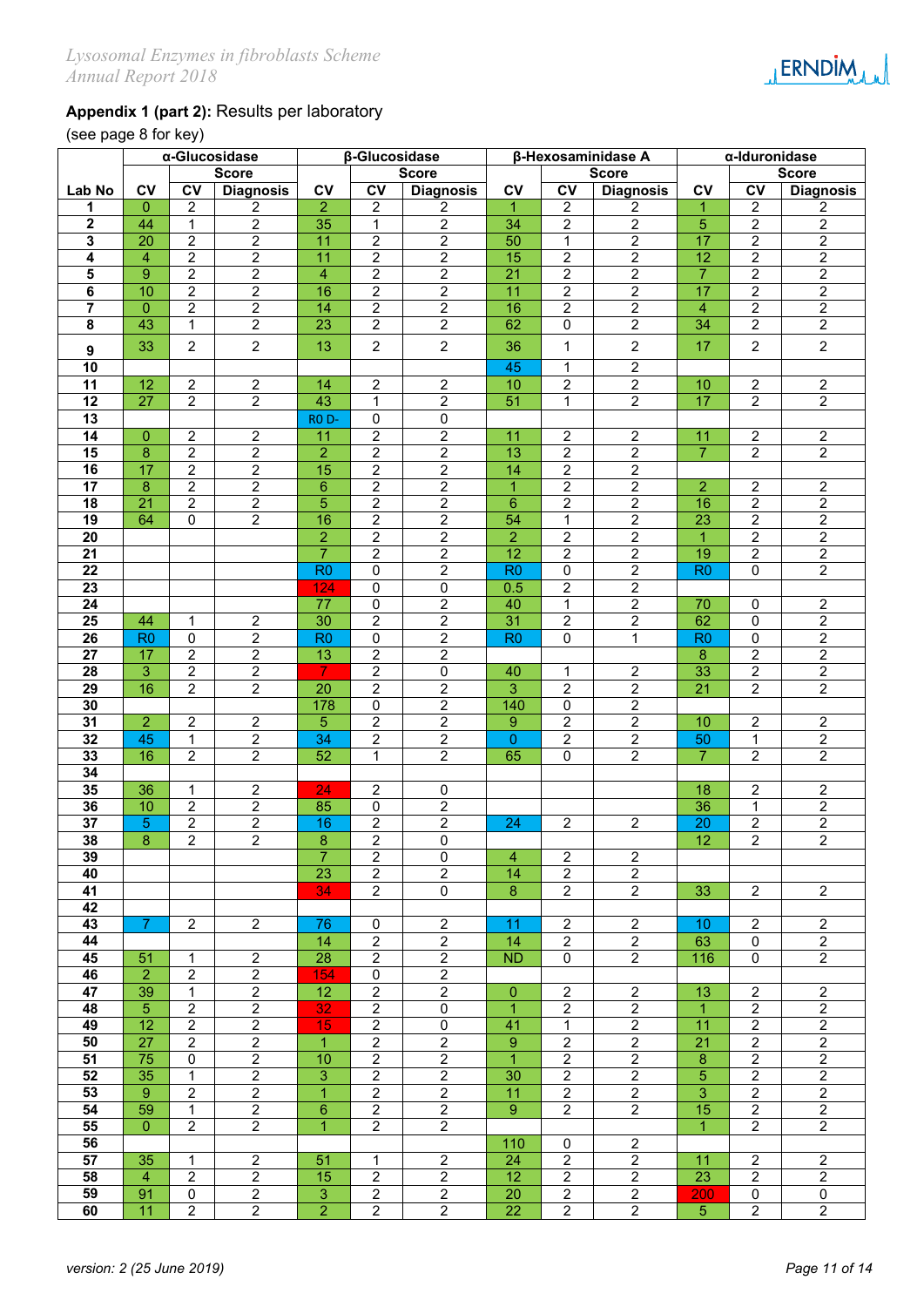*Lysosomal Enzymes in fibroblasts Scheme Annual Report 2018* 

# **LERNDIM**

|        | α-Glucosidase |              |                  | β-Glucosidase |                |                  |                | β-Hexosaminidase A | α-Iduronidase    |    |                |                  |
|--------|---------------|--------------|------------------|---------------|----------------|------------------|----------------|--------------------|------------------|----|----------------|------------------|
|        |               | <b>Score</b> |                  |               | <b>Score</b>   |                  | <b>Score</b>   |                    |                  |    | <b>Score</b>   |                  |
| Lab No | CV            | CV           | <b>Diagnosis</b> | CV            | Cν             | <b>Diagnosis</b> | Cν             | CV                 | <b>Diagnosis</b> | CV | CV             | <b>Diagnosis</b> |
| 61     |               |              |                  | 11            | $\overline{2}$ |                  |                |                    |                  |    |                |                  |
| 62     | 10            | 2            | 2                | 77            | 0              | $\Omega$         | 4              | 2                  | $\mathbf{2}$     | 13 | $\overline{2}$ | 2                |
| 63     | 51            | 2            | 2                | 30            | $\overline{2}$ | 2                | 106            | 0                  | 2                | 20 | $\overline{2}$ | ◠                |
| 64     | 4             | 2            | 2                | ×             | $\overline{2}$ | 2                | 11             | 2                  | 2                | 5  | 2              | 2                |
| 65     | 6             | 2            | 2                | 18            | 2              | $\overline{2}$   |                |                    |                  | 67 | 2              | $\overline{2}$   |
| 66     |               |              |                  |               |                |                  | 14             | 2                  | 2                |    |                |                  |
| 67     | 108           | 0            | 2                | 45            |                | っ                | 32             | 2                  | ົ                | 9  | っ              | າ                |
| 68     | 28            | 2            | $\overline{2}$   | 27            | $\overline{2}$ | 2                | 18             | 2                  | 2                | 17 | 2              | 2                |
| 69     |               |              |                  | 6             | $\mathbf{2}$   | $\overline{2}$   | 0              | 2                  | 2                |    |                |                  |
| 70     |               |              |                  |               |                |                  |                |                    |                  |    |                |                  |
| 71     | 55            |              | 2                | 62            | 0              | 2                | 38             |                    | $\overline{2}$   |    |                |                  |
| 72     | 43            |              | $\overline{2}$   | 13            | $\overline{2}$ | 2                | $\overline{2}$ | 2                  | 2                | 17 | $\overline{2}$ | っ                |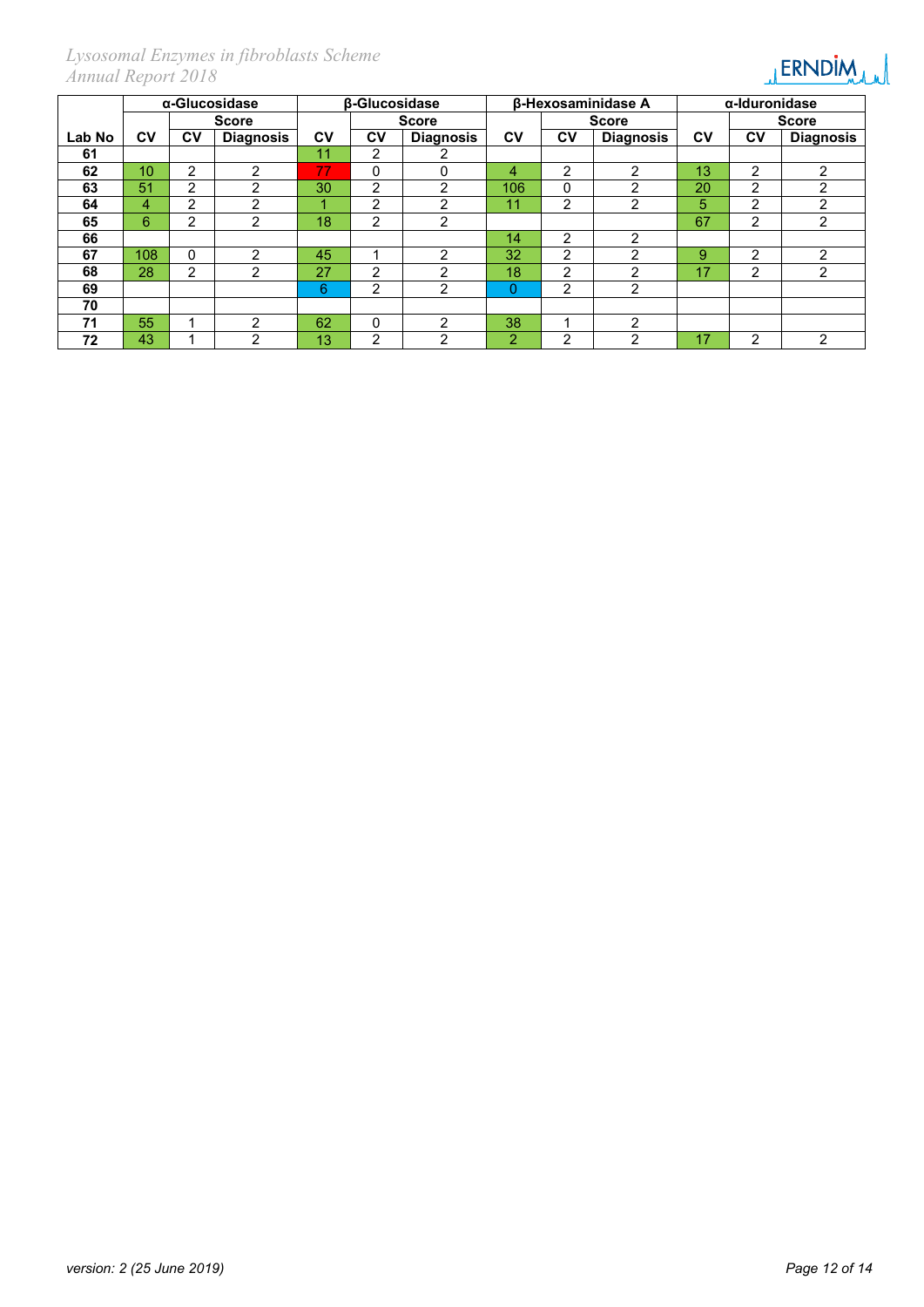#### **Appendix 1 (part 3):** Results per laboratory (see page 8 for key)

|                         | Galactosamine-6-sulphate<br>sulphatase |                                           |                                    |                      |                      |                                           | Sphingomyelinase          |                                           |                                    |  |
|-------------------------|----------------------------------------|-------------------------------------------|------------------------------------|----------------------|----------------------|-------------------------------------------|---------------------------|-------------------------------------------|------------------------------------|--|
|                         |                                        |                                           |                                    |                      |                      | Galactocerebrosidase                      |                           |                                           |                                    |  |
|                         |                                        |                                           | <b>Score</b>                       |                      |                      | <b>Score</b>                              |                           |                                           | <b>Score</b>                       |  |
| Lab No                  | <b>CV</b>                              | CV                                        | <b>Diagnosis</b>                   | $c_{V}$              | CV<br>$\overline{c}$ | <b>Diagnosis</b>                          | CV                        | CV<br>$\overline{c}$                      | <b>Diagnosis</b>                   |  |
| 1                       | $\mathbf{1}$                           | $\overline{2}$<br>$\boldsymbol{2}$        | 2<br>$\sqrt{2}$                    | $\pmb{0}$            |                      | 2                                         | 1                         |                                           | 2                                  |  |
| $\boldsymbol{2}$        | 14                                     |                                           | $\boldsymbol{2}$                   |                      |                      |                                           |                           |                                           |                                    |  |
| $\mathbf 3$             | 81                                     | 0                                         |                                    | 24                   | $\sqrt{2}$           | $\overline{c}$<br>$\boldsymbol{2}$        | 56                        | 1<br>$\overline{2}$                       | $\overline{2}$<br>$\overline{2}$   |  |
| 4                       |                                        | $\overline{2}$                            | $\boldsymbol{2}$                   | 85                   | 0                    |                                           | $\overline{5}$            |                                           |                                    |  |
| 5                       | 13                                     |                                           |                                    | 3                    | $\boldsymbol{2}$     | $\overline{c}$                            | 23                        | $\overline{c}$                            | $\overline{c}$                     |  |
| 6                       |                                        |                                           |                                    | 13                   | $\overline{2}$       | $\overline{2}$                            | 14                        | $\overline{2}$                            | $\boldsymbol{2}$                   |  |
| $\overline{\mathbf{r}}$ | 15                                     | $\overline{\mathbf{c}}$                   | $\boldsymbol{2}$                   |                      |                      |                                           |                           |                                           |                                    |  |
| 8<br>$\boldsymbol{9}$   | 27                                     | $\overline{\mathbf{c}}$<br>$\overline{2}$ | $\boldsymbol{2}$<br>$\overline{2}$ | 87                   | 0<br>$\overline{2}$  | $\overline{\mathbf{c}}$<br>$\overline{2}$ | 15                        | $\overline{\mathbf{c}}$<br>$\overline{2}$ | $\boldsymbol{2}$<br>$\overline{2}$ |  |
| 10                      | 20                                     |                                           |                                    | 15                   |                      |                                           | 12                        |                                           |                                    |  |
| 11                      |                                        | $\overline{2}$                            | $\overline{2}$                     | $\overline{7}$       | 2                    | $\overline{2}$                            |                           | $\overline{2}$                            | $\overline{2}$                     |  |
| 12                      | $\sqrt{5}$<br>12                       | $\overline{2}$                            | $\boldsymbol{2}$                   |                      |                      |                                           | 11<br>16                  | $\overline{2}$                            | $\boldsymbol{2}$                   |  |
| 13                      |                                        |                                           |                                    |                      |                      |                                           |                           |                                           |                                    |  |
| 14                      |                                        | $\mathbf{1}$                              | $\overline{2}$                     |                      | $\overline{2}$       | $\overline{2}$                            |                           | $\overline{2}$                            | $\overline{2}$                     |  |
| 15                      | 56<br>17                               | $\overline{2}$                            | $\overline{2}$                     | $6\phantom{1}$<br>63 | $\pmb{0}$            | $\overline{2}$                            | $\pmb{0}$<br>$\mathbf{0}$ | $\overline{2}$                            | $\overline{2}$                     |  |
| 16                      |                                        |                                           |                                    | 18                   | $\overline{2}$       | $\overline{2}$                            | $\overline{1}$            | $\overline{2}$                            | $\overline{2}$                     |  |
| 17                      | 4                                      | $\overline{2}$                            | $\overline{2}$                     | $\mathbf{1}$         | $\overline{2}$       | $\overline{2}$                            | 3                         | $\overline{2}$                            | $\overline{2}$                     |  |
|                         | 30                                     | $\overline{2}$                            | $\overline{2}$                     | 5                    | $\overline{2}$       | $\boldsymbol{2}$                          | 29                        | $\overline{c}$                            | $\boldsymbol{2}$                   |  |
| 18<br>19                | $\overline{2}$                         | $\overline{2}$                            | $\overline{2}$                     | 50                   | $\mathbf{1}$         | $\overline{2}$                            | 5                         | $\overline{2}$                            | $\overline{2}$                     |  |
| 20                      | $\overline{4}$                         | $\overline{2}$                            | $\overline{2}$                     | <b>ND</b>            | 0                    | $\overline{2}$                            |                           |                                           |                                    |  |
| 21                      |                                        |                                           |                                    |                      |                      |                                           |                           |                                           |                                    |  |
| 22                      |                                        |                                           |                                    | <b>ND</b>            | 0                    | 0                                         |                           |                                           |                                    |  |
| 23                      |                                        |                                           |                                    |                      |                      |                                           |                           |                                           |                                    |  |
| 24                      | <b>ND</b>                              | 0                                         | 0                                  | 41                   | $\mathbf 1$          | $\overline{2}$                            | 87                        | 0                                         | $\overline{2}$                     |  |
| 25                      | 68                                     | $\pmb{0}$                                 | $\overline{2}$                     | 15                   | $\overline{2}$       | $\overline{2}$                            | <b>ND</b>                 | $\mathsf 0$                               | $\overline{2}$                     |  |
| 26                      | R <sub>0</sub>                         | 0                                         | $\overline{\mathbf{c}}$            | R <sub>0</sub>       | 0                    | $\overline{2}$                            | R <sub>0</sub>            | 0                                         | $\boldsymbol{2}$                   |  |
| 27                      | 11                                     | $\overline{c}$                            | $\boldsymbol{2}$                   |                      |                      |                                           | 15                        | $\overline{2}$                            | $\sqrt{2}$                         |  |
| 28                      | 18                                     | $\overline{c}$                            | $\boldsymbol{2}$                   | 23                   | $\sqrt{2}$           | $\boldsymbol{2}$                          | 21                        | 2                                         | $\sqrt{2}$                         |  |
| 29                      | 63                                     | $\pmb{0}$                                 | $\overline{2}$                     | 29                   | $\overline{2}$       | $\overline{2}$                            | 47                        | $\mathbf{1}$                              | $\overline{2}$                     |  |
| 30                      |                                        |                                           |                                    | 36 D-                | $\mathbf 1$          | $\pmb{0}$                                 |                           |                                           |                                    |  |
| 31                      | $\boldsymbol{9}$                       | $\overline{2}$                            | $\overline{2}$                     | $\pmb{0}$            | $\overline{2}$       | $\overline{2}$                            | $\sqrt{3}$                | $\overline{2}$                            | $\overline{2}$                     |  |
| 32                      | 71                                     | 0                                         | $\boldsymbol{2}$                   | 112                  | $\pmb{0}$            | $\overline{2}$                            | 4                         | $\overline{2}$                            | $\overline{c}$                     |  |
| 33                      | 25                                     | $\overline{\mathbf{c}}$                   | $\overline{\mathbf{c}}$            | 53                   | 1                    | 0                                         | 74                        | 0                                         | $\overline{2}$                     |  |
| 34                      |                                        |                                           |                                    |                      |                      |                                           |                           |                                           |                                    |  |
| 35                      | 15                                     | $\overline{c}$                            | $\overline{c}$                     |                      |                      |                                           |                           |                                           |                                    |  |
| 36                      |                                        |                                           |                                    |                      |                      |                                           |                           |                                           |                                    |  |
| 37                      | <b>ND</b>                              | 0                                         | $\overline{2}$                     | 16                   | 2                    | $\overline{2}$                            | 3                         | $\overline{2}$                            | $\overline{2}$                     |  |
| 38                      |                                        |                                           |                                    |                      |                      |                                           |                           |                                           |                                    |  |
| 39                      |                                        |                                           |                                    |                      |                      |                                           |                           |                                           |                                    |  |
| 40                      |                                        |                                           |                                    |                      |                      |                                           |                           |                                           |                                    |  |
| 41                      |                                        |                                           |                                    |                      |                      |                                           |                           |                                           |                                    |  |
| 42                      |                                        |                                           |                                    |                      |                      |                                           |                           |                                           |                                    |  |
| 43                      | 3                                      | $\overline{2}$                            | $\sqrt{2}$                         |                      |                      |                                           |                           |                                           |                                    |  |
| 44                      |                                        |                                           |                                    | 25                   | $\overline{c}$       | $\overline{\mathbf{c}}$                   | 18                        | $\overline{c}$                            | $\boldsymbol{2}$                   |  |
| 45                      | 26                                     | $\overline{c}$                            | $\boldsymbol{2}$                   | 13                   | $\overline{2}$       | $\overline{2}$                            |                           |                                           |                                    |  |
| 46                      | 52                                     | $\mathbf 1$                               | $\overline{c}$                     |                      |                      |                                           |                           |                                           |                                    |  |
| 47                      | $\overline{1}$                         | $\overline{c}$                            | $\boldsymbol{2}$                   | 32                   | $\overline{c}$       | 0                                         | 54                        | $\mathbf{1}$                              | $\overline{c}$                     |  |
| 48                      |                                        |                                           |                                    | $\bf{8}$             | $\overline{c}$       | $\overline{c}$                            | 12                        | $\overline{2}$                            | $\boldsymbol{2}$                   |  |
| 49                      | 18                                     | $\overline{2}$                            | $\boldsymbol{2}$                   | 35                   | $\mathbf{1}$         | $\mathbf 2$                               | 18                        | $\overline{c}$                            | $\overline{2}$                     |  |
| 50                      | $6\phantom{a}$                         | $\overline{2}$                            | $\overline{2}$                     | 11                   | $\overline{2}$       | $\overline{2}$                            | $\overline{7}$            | $\overline{2}$                            | $\overline{2}$                     |  |
| 51                      | $\overline{4}$                         | $\overline{2}$                            | $\overline{2}$                     | 50                   | $\mathbf{1}$         | $\overline{2}$                            | $\overline{2}$            | $\overline{2}$                            | $\overline{2}$                     |  |
| 52                      | 11                                     | $\overline{2}$                            | $\overline{2}$                     | 40                   | $\mathbf{1}$         | $\overline{2}$                            | 86                        | 0                                         | $\overline{2}$                     |  |
| 53                      |                                        |                                           |                                    | 18                   | $\overline{2}$       | $\overline{2}$                            | $\overline{2}$            | $\overline{2}$                            | $\overline{2}$                     |  |
| 54                      | $\overline{5}$                         | $\overline{2}$                            | $\overline{2}$                     | 3                    | $\overline{2}$       | $\mathsf 0$                               | 28                        | $\overline{c}$                            | $\overline{2}$                     |  |
| 55                      |                                        |                                           |                                    |                      |                      |                                           |                           |                                           |                                    |  |